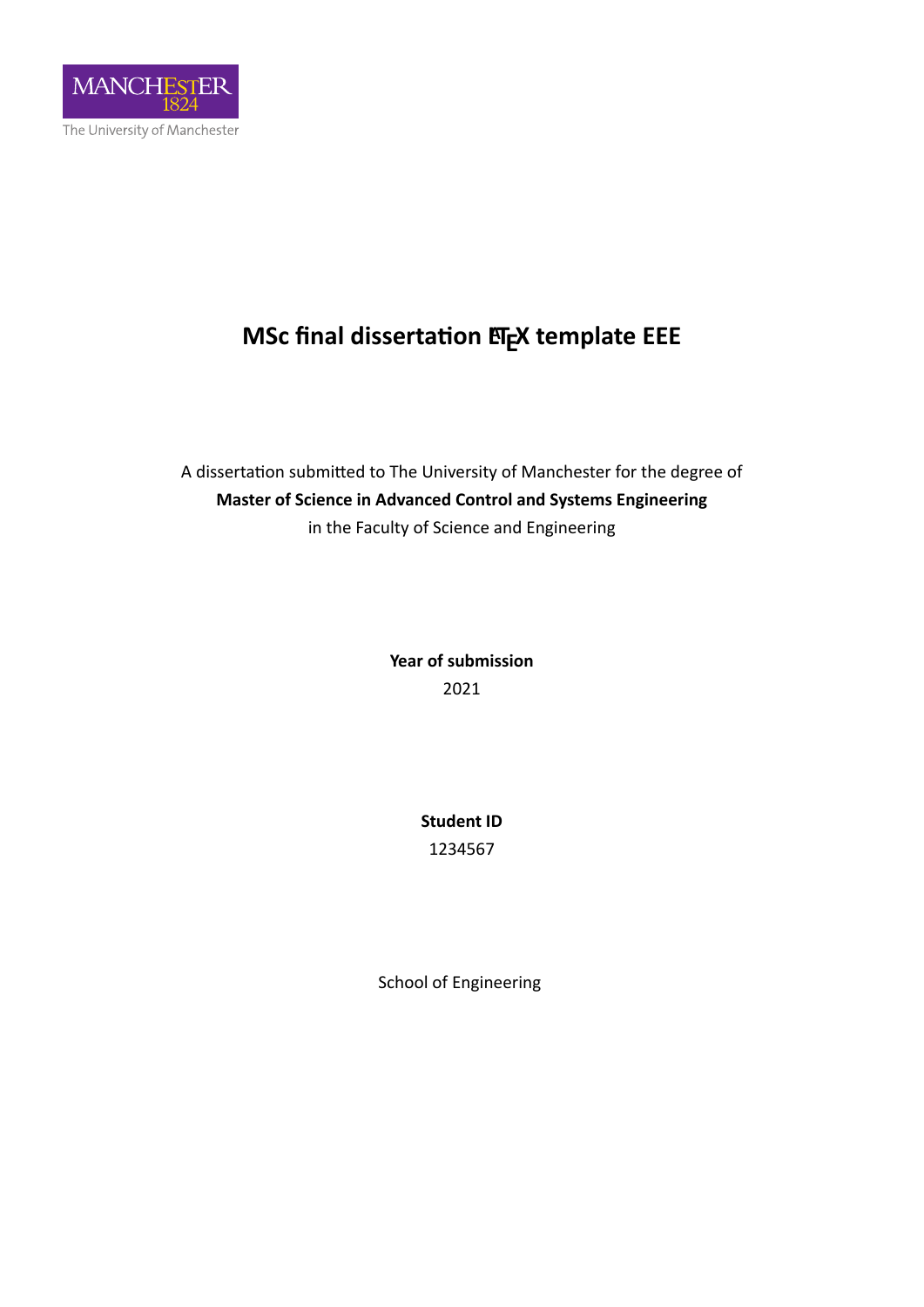# <span id="page-1-0"></span>**Contents**

|                | $\overline{2}$                                                                                                                                                                                                                                            |                                                                                                                                                                                                                                |  |  |  |  |  |  |  |  |    |  |
|----------------|-----------------------------------------------------------------------------------------------------------------------------------------------------------------------------------------------------------------------------------------------------------|--------------------------------------------------------------------------------------------------------------------------------------------------------------------------------------------------------------------------------|--|--|--|--|--|--|--|--|----|--|
|                | 4                                                                                                                                                                                                                                                         |                                                                                                                                                                                                                                |  |  |  |  |  |  |  |  |    |  |
|                | 6                                                                                                                                                                                                                                                         |                                                                                                                                                                                                                                |  |  |  |  |  |  |  |  |    |  |
|                | Intellectual property statement responses in the state of the state of the state of the state of the state of the state of the state of the state of the state of the state of the state of the state of the state of the stat<br>$\overline{\mathbf{z}}$ |                                                                                                                                                                                                                                |  |  |  |  |  |  |  |  |    |  |
|                | 8                                                                                                                                                                                                                                                         |                                                                                                                                                                                                                                |  |  |  |  |  |  |  |  |    |  |
| 1              |                                                                                                                                                                                                                                                           |                                                                                                                                                                                                                                |  |  |  |  |  |  |  |  | 9  |  |
|                | 1.1                                                                                                                                                                                                                                                       |                                                                                                                                                                                                                                |  |  |  |  |  |  |  |  | 9  |  |
|                | 1.2                                                                                                                                                                                                                                                       |                                                                                                                                                                                                                                |  |  |  |  |  |  |  |  | 10 |  |
|                | 1.3                                                                                                                                                                                                                                                       |                                                                                                                                                                                                                                |  |  |  |  |  |  |  |  | 10 |  |
| $\overline{2}$ |                                                                                                                                                                                                                                                           |                                                                                                                                                                                                                                |  |  |  |  |  |  |  |  | 11 |  |
|                | 2.1                                                                                                                                                                                                                                                       |                                                                                                                                                                                                                                |  |  |  |  |  |  |  |  | 11 |  |
|                | 2.2                                                                                                                                                                                                                                                       |                                                                                                                                                                                                                                |  |  |  |  |  |  |  |  | 11 |  |
|                | 2.3                                                                                                                                                                                                                                                       |                                                                                                                                                                                                                                |  |  |  |  |  |  |  |  | 12 |  |
|                | 2.4                                                                                                                                                                                                                                                       |                                                                                                                                                                                                                                |  |  |  |  |  |  |  |  | 13 |  |
| $\mathbf{3}$   |                                                                                                                                                                                                                                                           |                                                                                                                                                                                                                                |  |  |  |  |  |  |  |  | 14 |  |
|                | 3.1                                                                                                                                                                                                                                                       |                                                                                                                                                                                                                                |  |  |  |  |  |  |  |  | 14 |  |
|                | 3.2                                                                                                                                                                                                                                                       |                                                                                                                                                                                                                                |  |  |  |  |  |  |  |  | 14 |  |
|                | 3.3                                                                                                                                                                                                                                                       | More detail research research and a series are contained a series and a series and a series of the series of the                                                                                                               |  |  |  |  |  |  |  |  | 15 |  |
|                | 3.4                                                                                                                                                                                                                                                       |                                                                                                                                                                                                                                |  |  |  |  |  |  |  |  | 16 |  |
|                |                                                                                                                                                                                                                                                           | 4 Results and discussion                                                                                                                                                                                                       |  |  |  |  |  |  |  |  | 16 |  |
|                | 4.1                                                                                                                                                                                                                                                       |                                                                                                                                                                                                                                |  |  |  |  |  |  |  |  | 16 |  |
|                | 4.2                                                                                                                                                                                                                                                       |                                                                                                                                                                                                                                |  |  |  |  |  |  |  |  | 17 |  |
|                | 4.3                                                                                                                                                                                                                                                       | More detail research research and contact the contract of the contract of the contract of the details of the c                                                                                                                 |  |  |  |  |  |  |  |  | 18 |  |
|                | 4.4                                                                                                                                                                                                                                                       |                                                                                                                                                                                                                                |  |  |  |  |  |  |  |  | 19 |  |
| 5              |                                                                                                                                                                                                                                                           |                                                                                                                                                                                                                                |  |  |  |  |  |  |  |  | 19 |  |
|                | 5.1                                                                                                                                                                                                                                                       |                                                                                                                                                                                                                                |  |  |  |  |  |  |  |  | 19 |  |
|                | 5.2                                                                                                                                                                                                                                                       |                                                                                                                                                                                                                                |  |  |  |  |  |  |  |  | 20 |  |
|                | 21                                                                                                                                                                                                                                                        |                                                                                                                                                                                                                                |  |  |  |  |  |  |  |  |    |  |
|                |                                                                                                                                                                                                                                                           |                                                                                                                                                                                                                                |  |  |  |  |  |  |  |  | 22 |  |
|                |                                                                                                                                                                                                                                                           | A Project outline enterpreteration of the contract of the contract of the contract of the contract of the contract of the contract of the contract of the contract of the contract of the contract of the contract of the cont |  |  |  |  |  |  |  |  | 22 |  |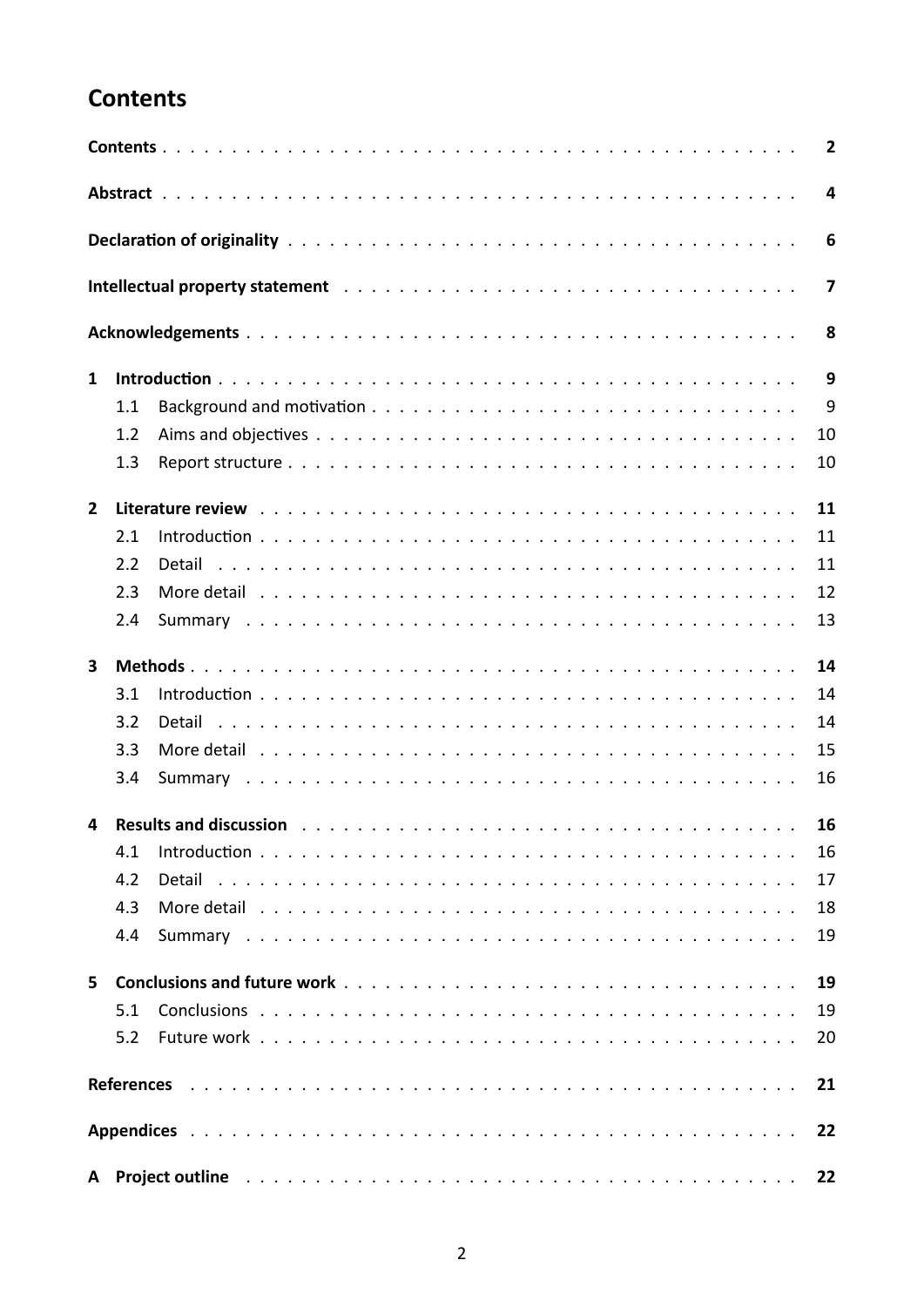|--|--|--|--|--|--|--|--|--|--|--|--|--|--|--|--|--|--|--|--|--|--|--|--|--|--|--|--|--|--|--|--|--|--|--|--|--|--|--|--|--|

**Word count**: X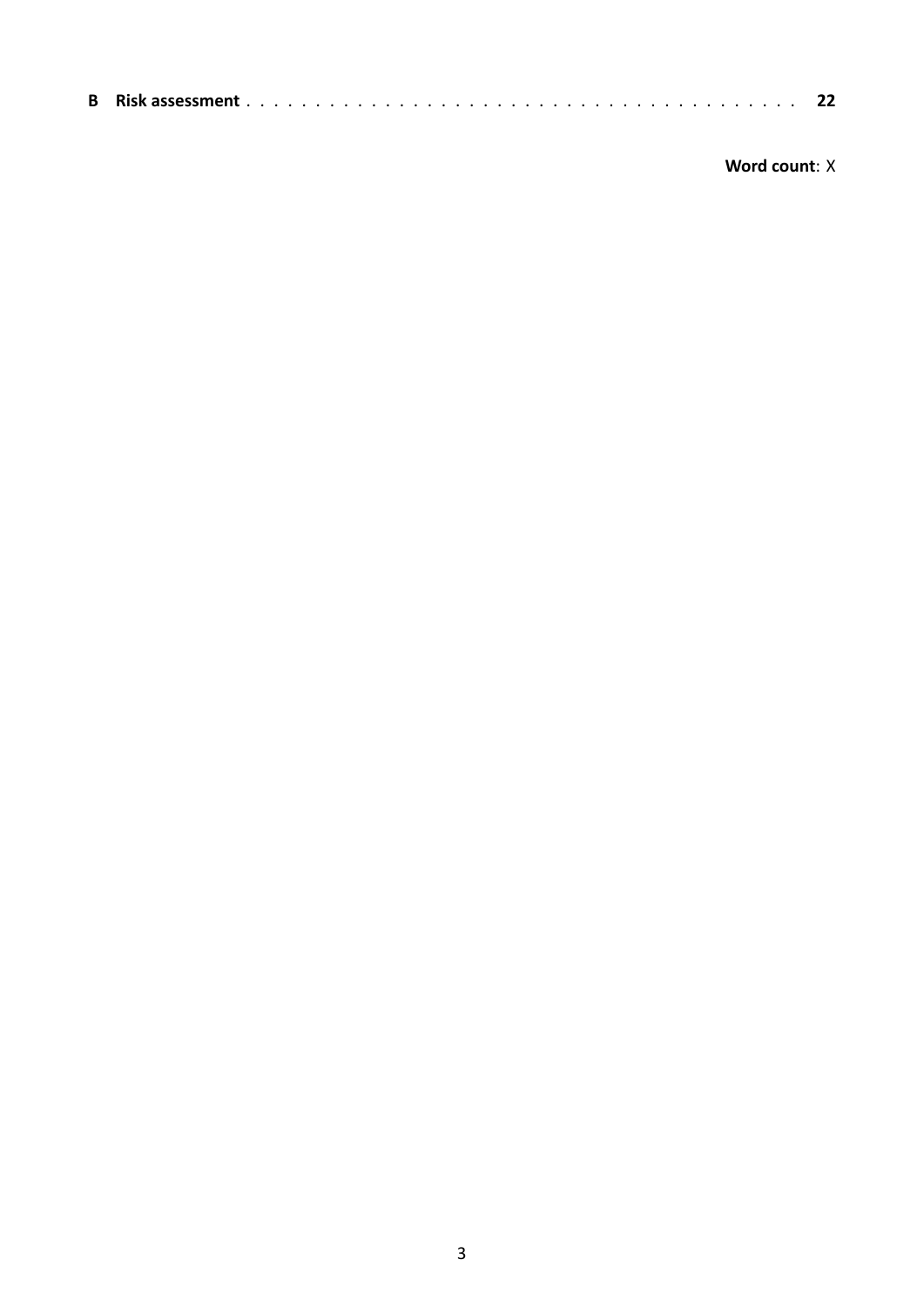## <span id="page-3-0"></span>**Abstract**

This is abstract text.

Lorem ipsum dolor sit amet, consectetuer adipiscing elit. Ut purus elit, vestibulum ut, placerat ac, adipiscing vitae, felis. Curabitur dictum gravida mauris. Nam arcu libero, nonummy eget, consectetuer id, vulputate a, magna. Donec vehicula augue eu neque. Pellentesque habitant morbi tristique senectus et netus et malesuada fames ac turpis egestas. Mauris ut leo. Cras viverra metus rhoncus sem. Nulla et lectus vestibulum urna fringilla ultrices. Phasellus eu tellus sit amet tortor gravida placerat. Integer sapien est, iaculis in, pretium quis, viverra ac, nunc. Praesent eget sem vel leo ultrices bibendum. Aenean faucibus. Morbi dolor nulla, malesuada eu, pulvinar at, mollis ac, nulla. Curabitur auctor semper nulla. Donec varius orci eget risus. Duis nibh mi, congue eu, accumsan eleifend, sagittis quis, diam. Duis eget orci sit amet orci dignissim rutrum.

Nam dui ligula, fringilla a, euismod sodales, sollicitudin vel, wisi. Morbi auctor lorem non justo. Nam lacus libero, pretium at, lobortis vitae, ultricies et, tellus. Donec aliquet, tortor sed accumsan bibendum, erat ligula aliquet magna, vitae ornare odio metus a mi. Morbi ac orci et nisl hendrerit mollis. Suspendisse ut massa. Cras nec ante. Pellentesque a nulla. Cum sociis natoque penatibus et magnis dis parturient montes, nascetur ridiculus mus. Aliquam tincidunt urna. Nulla ullamcorper vestibulum turpis. Pellentesque cursus luctus mauris.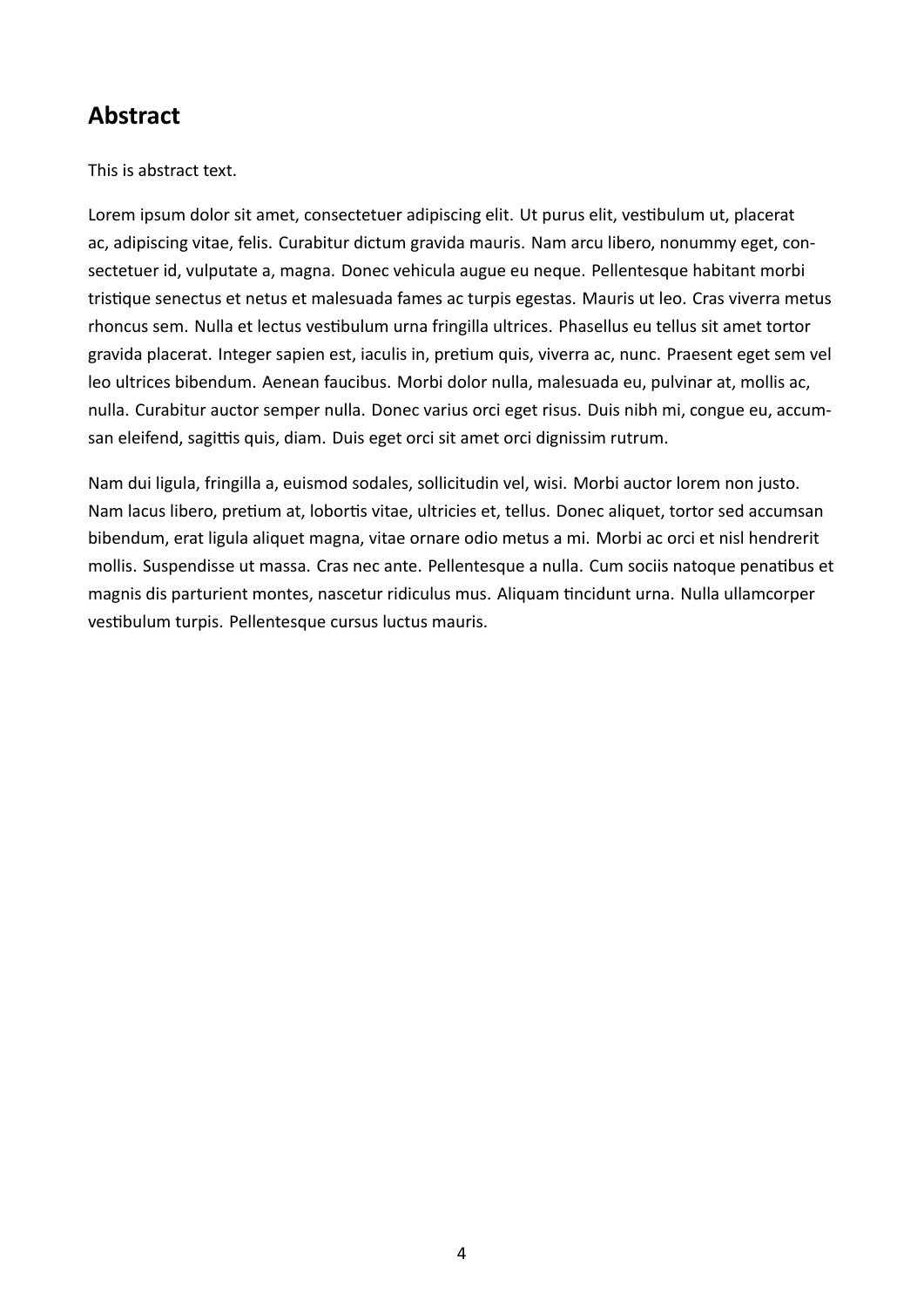## **COVID-19 impact statement**

This is COVID-19 impact text.

Lorem ipsum dolor sit amet, consectetuer adipiscing elit. Ut purus elit, vestibulum ut, placerat ac, adipiscing vitae, felis. Curabitur dictum gravida mauris. Nam arcu libero, nonummy eget, consectetuer id, vulputate a, magna. Donec vehicula augue eu neque. Pellentesque habitant morbi tristique senectus et netus et malesuada fames ac turpis egestas. Mauris ut leo. Cras viverra metus rhoncus sem. Nulla et lectus vestibulum urna fringilla ultrices. Phasellus eu tellus sit amet tortor gravida placerat. Integer sapien est, iaculis in, pretium quis, viverra ac, nunc. Praesent eget sem vel leo ultrices bibendum. Aenean faucibus. Morbi dolor nulla, malesuada eu, pulvinar at, mollis ac, nulla. Curabitur auctor semper nulla. Donec varius orci eget risus. Duis nibh mi, congue eu, accumsan eleifend, sagittis quis, diam. Duis eget orci sit amet orci dignissim rutrum.

Nam dui ligula, fringilla a, euismod sodales, sollicitudin vel, wisi. Morbi auctor lorem non justo. Nam lacus libero, pretium at, lobortis vitae, ultricies et, tellus. Donec aliquet, tortor sed accumsan bibendum, erat ligula aliquet magna, vitae ornare odio metus a mi. Morbi ac orci et nisl hendrerit mollis. Suspendisse ut massa. Cras nec ante. Pellentesque a nulla. Cum sociis natoque penatibus et magnis dis parturient montes, nascetur ridiculus mus. Aliquam tincidunt urna. Nulla ullamcorper vestibulum turpis. Pellentesque cursus luctus mauris.

Nulla malesuada porttitor diam. Donec felis erat, congue non, volutpat at, tincidunt tristique, libero. Vivamus viverra fermentum felis. Donec nonummy pellentesque ante. Phasellus adipiscing semper elit. Proin fermentum massa ac quam. Sed diam turpis, molestie vitae, placerat a, molestie nec, leo. Maecenas lacinia. Nam ipsum ligula, eleifend at, accumsan nec, suscipit a, ipsum. Morbi blandit ligula feugiat magna. Nunc eleifend consequat lorem. Sed lacinia nulla vitae enim. Pellentesque tincidunt purus vel magna. Integer non enim. Praesent euismod nunc eu purus. Donec bibendum quam in tellus. Nullam cursus pulvinar lectus. Donec et mi. Nam vulputate metus eu enim. Vestibulum pellentesque felis eu massa.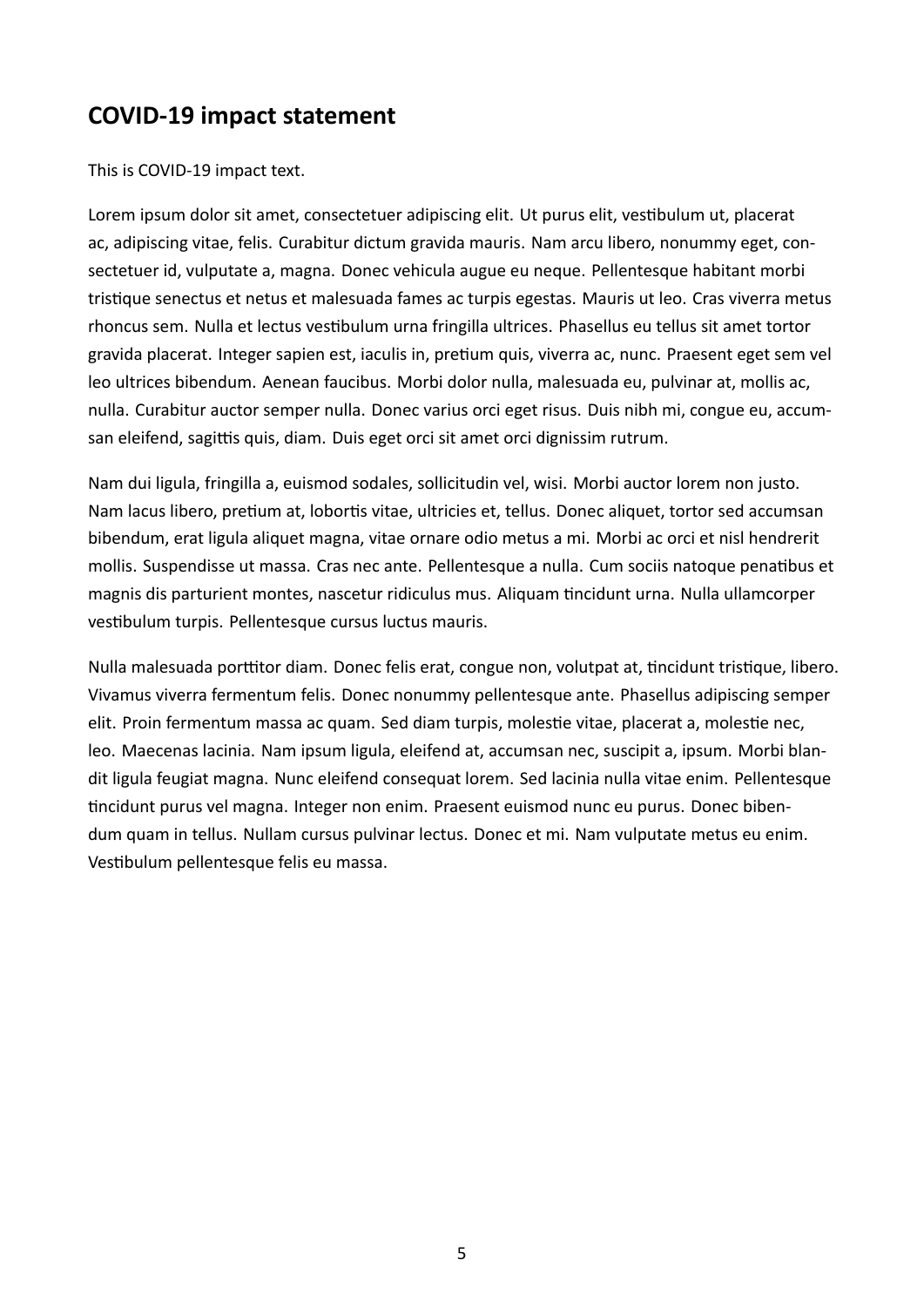# <span id="page-5-0"></span>**Declaration of originality**

I hereby confirm that this dissertation is my own original work unless referenced clearly to the contrary, and that no portion of the work referred to in the dissertation has been submitted in support of an application for another degree or qualification of this or any other university or other institute of learning.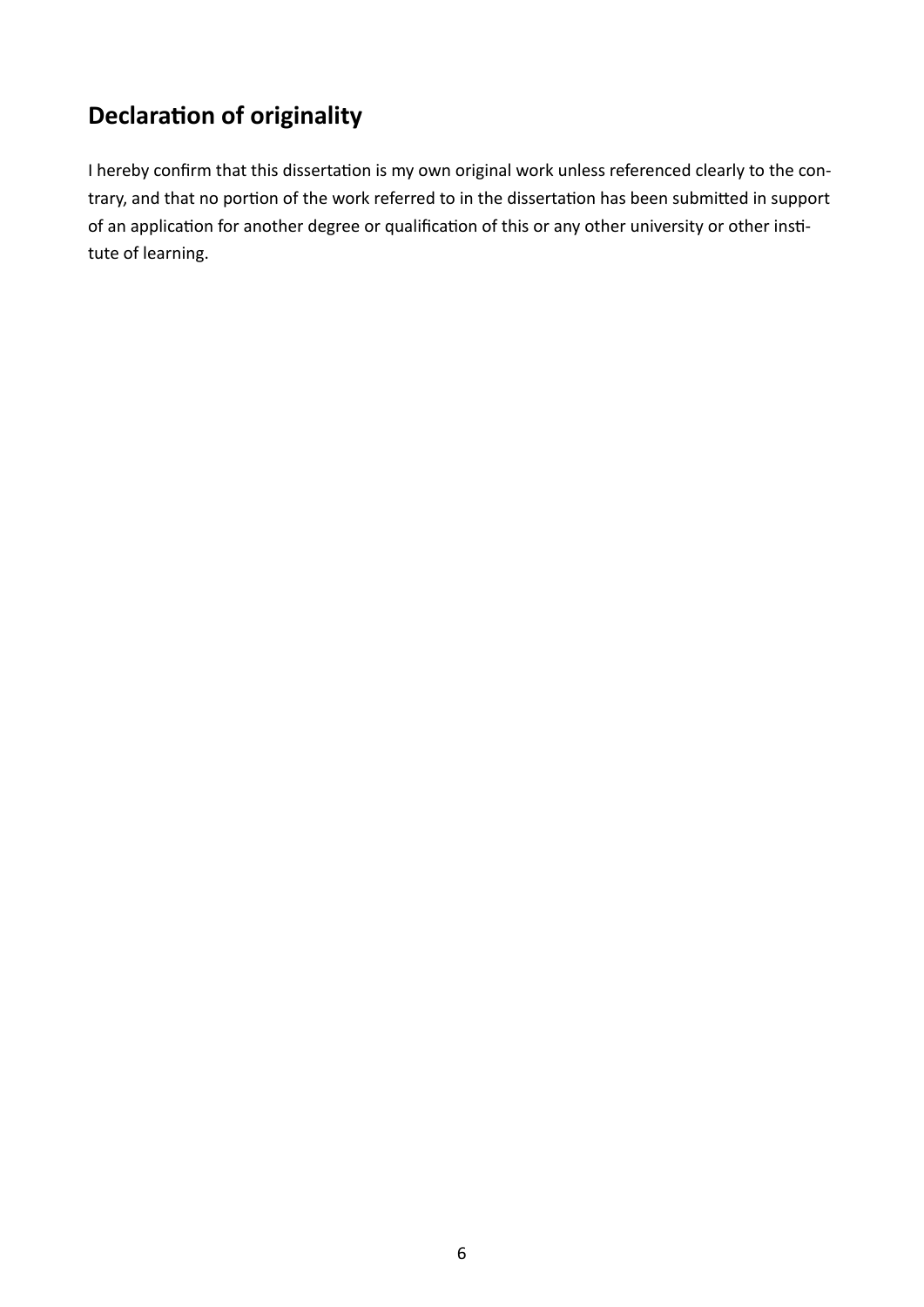## <span id="page-6-0"></span>**Intellectual property statement**

- i The author of this thesis (including any appendices and/or schedules to this thesis) owns certain copyright or related rights in it (the "Copyright") and s/he has given The University of Manchester certain rights to use such Copyright, including for administrative purposes.
- ii Copies of this thesis, either in full or in extracts and whether in hard or electronic copy, may be made *only* in accordance with the Copyright, Designs and Patents Act 1988 (as amended) and regulations issued under it or, where appropriate, in accordance with licensing agreements which the University has from time to time. This page must form part of any such copies made.
- iii The ownership of certain Copyright, patents, designs, trademarks and other intellectual property (the "Intellectual Property") and any reproductions of copyright works in the thesis, for example graphs and tables ("Reproductions"), which may be described in this thesis, may not be owned by the author and may be owned by third parties. Such Intellectual Property and Reproductions cannot and must not be made available for use without the prior written permission of the owner(s) of the relevant Intellectual Property and/or Reproductions.
- iv Further information on the conditions under which disclosure, publication and commercialisation of this thesis, the Copyright and any Intellectual Property and/or Reproductions described in it may take place is available in the University IP Policy (see [http://documents.](http://documents.manchester.ac.uk/DocuInfo.aspx?DocID=24420) [manchester.ac.uk/DocuInfo.aspx?DocID=24420](http://documents.manchester.ac.uk/DocuInfo.aspx?DocID=24420)), in any relevant Dissertation restriction declarations deposited in the University Library, and The University Library's regulations (see [http://www.library.manchester.ac.uk/about/regulations/\\_files/](http://www.library.manchester.ac.uk/about/regulations/_files/Library-regulations.pdf) [Library-regulations.pdf](http://www.library.manchester.ac.uk/about/regulations/_files/Library-regulations.pdf)).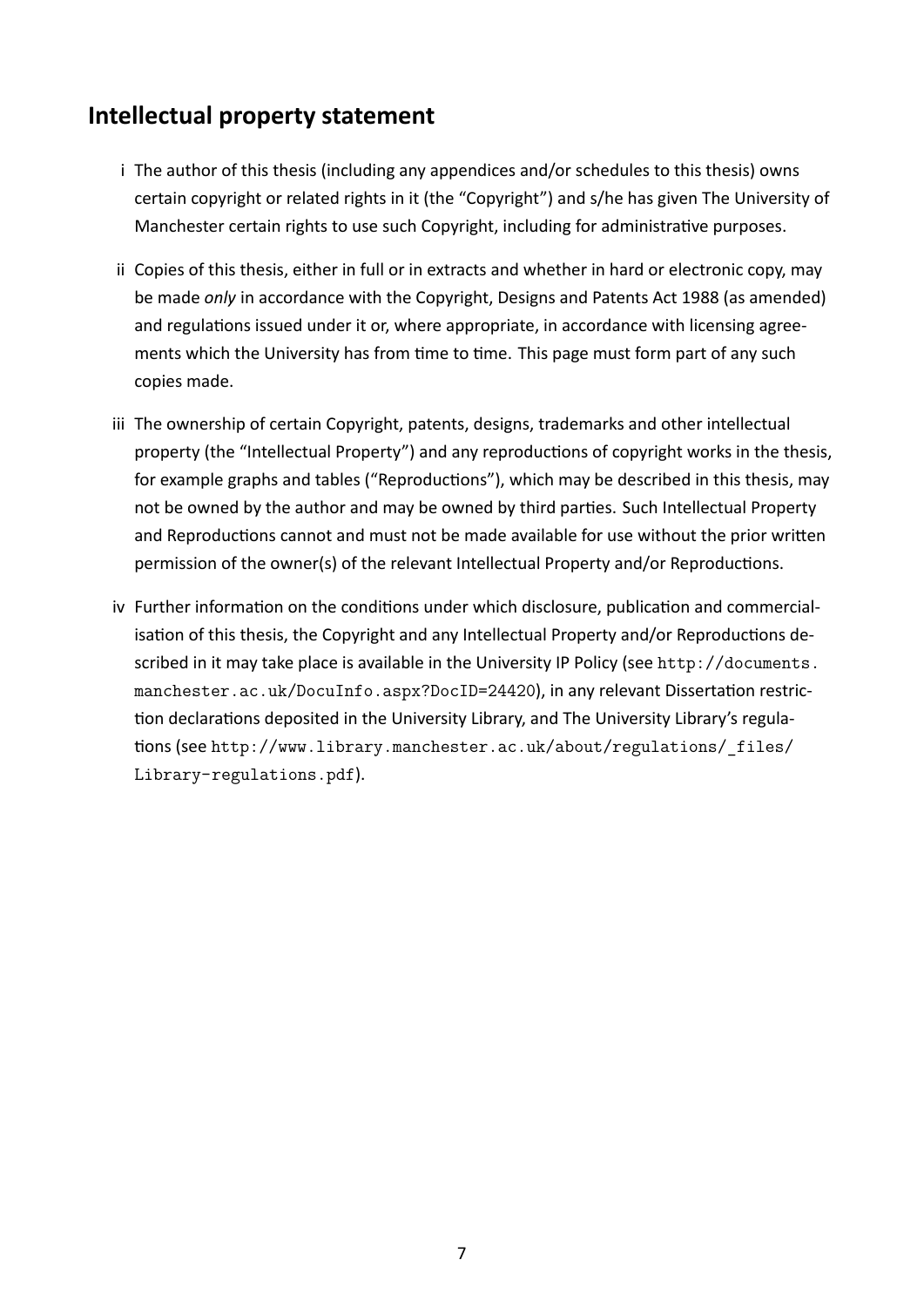# <span id="page-7-0"></span>**Acknowledgements**

No need to include, but can if want to.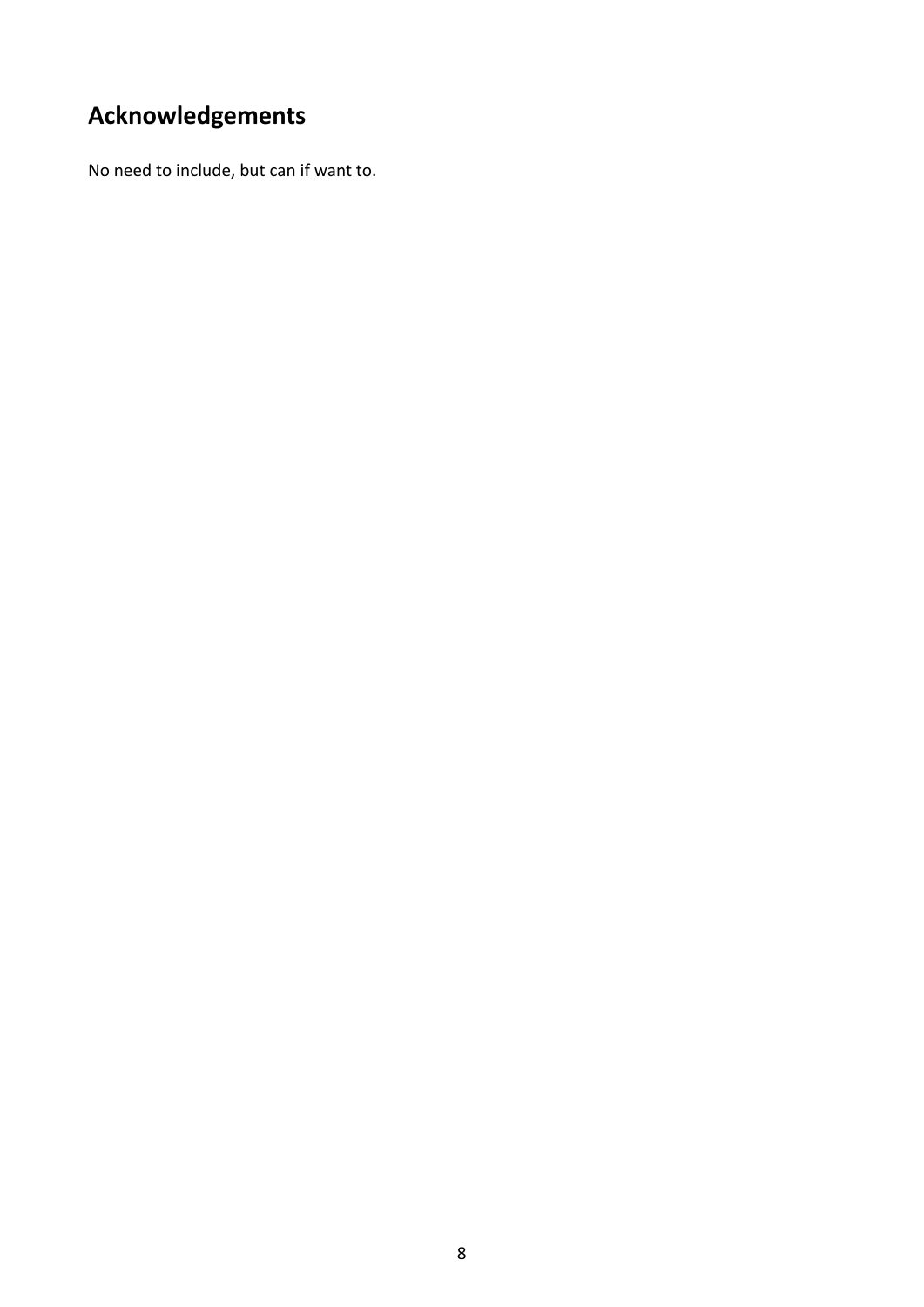## <span id="page-8-0"></span>**1 Introduction**

#### <span id="page-8-1"></span>**1.1 Background and motivation**

Lorem ipsum dolor sit amet, consectetuer adipiscing elit. Ut purus elit, vestibulum ut, placerat ac, adipiscing vitae, felis. Curabitur dictum gravida mauris. Nam arcu libero, nonummy eget, consectetuer id, vulputate a, magna. Donec vehicula augue eu neque. Pellentesque habitant morbi tristique senectus et netus et malesuada fames ac turpis egestas. Mauris ut leo. Cras viverra metus rhoncus sem. Nulla et lectus vestibulum urna fringilla ultrices. Phasellus eu tellus sit amet tortor gravida placerat. Integer sapien est, iaculis in, pretium quis, viverra ac, nunc. Praesent eget sem vel leo ultrices bibendum. Aenean faucibus. Morbi dolor nulla, malesuada eu, pulvinar at, mollis ac, nulla. Curabitur auctor semper nulla. Donec varius orci eget risus. Duis nibh mi, congue eu, accumsan eleifend, sagittis quis, diam. Duis eget orci sit amet orci dignissim rutrum.

Nam dui ligula, fringilla a, euismod sodales, sollicitudin vel, wisi. Morbi auctor lorem non justo. Nam lacus libero, pretium at, lobortis vitae, ultricies et, tellus. Donec aliquet, tortor sed accumsan bibendum, erat ligula aliquet magna, vitae ornare odio metus a mi. Morbi ac orci et nisl hendrerit mollis. Suspendisse ut massa. Cras nec ante. Pellentesque a nulla. Cum sociis natoque penatibus et magnis dis parturient montes, nascetur ridiculus mus. Aliquam tincidunt urna. Nulla ullamcorper vestibulum turpis. Pellentesque cursus luctus mauris. [\[1\]](#page-20-0)–[\[3\]](#page-20-1) Nulla malesuada porttitor diam. Donec felis erat, congue non, volutpat at, tincidunt tristique, libero. Vivamus viverra fermentum felis. Donec nonummy pellentesque ante. Phasellus adipiscing semper elit. Proin fermentum massa ac quam. Sed diam turpis, molestie vitae, placerat a, molestie nec, leo. Maecenas lacinia. Nam ipsum ligula, eleifend at, accumsan nec, suscipit a, ipsum. Morbi blandit ligula feugiat magna. Nunc eleifend consequat lorem. Sed lacinia nulla vitae enim. Pellentesque tincidunt purus vel magna. Integer non enim. Praesent euismod nunc eu purus. Donec bibendum quam in tellus. Nullam cursus pulvinar lectus. Donec et mi. Nam vulputate metus eu enim. Vestibulum pellentesque felis eu massa.

Quisque ullamcorper placerat ipsum. Cras nibh. Morbi vel justo vitae lacus tincidunt ultrices. Lorem ipsum dolor sit amet, consectetuer adipiscing elit. In hac habitasse platea dictumst. Integer tempus convallis augue. Etiam facilisis. Nunc elementum fermentum wisi. Aenean placerat. Ut imperdiet, enim sed gravida sollicitudin, felis odio placerat quam, ac pulvinar elit purus eget enim. Nunc vitae tortor. Proin tempus nibh sit amet nisl. Vivamus quis tortor vitae risus porta vehicula.

Fusce mauris. Vestibulum luctus nibh at lectus. Sed bibendum, nulla a faucibus semper, leo velit ultricies tellus, ac venenatis arcu wisi vel nisl. Vestibulum diam. Aliquam pellentesque, augue quis sagittis posuere, turpis lacus congue quam, in hendrerit risus eros eget felis. Maecenas eget erat in sapien mattis porttitor. Vestibulum porttitor. Nulla facilisi. Sed a turpis eu lacus commodo facilisis. Morbi fringilla, wisi in dignissim interdum, justo lectus sagittis dui, et vehicula libero dui cursus dui. Mauris tempor ligula sed lacus. Duis cursus enim ut augue. Cras ac magna. Cras nulla. Nulla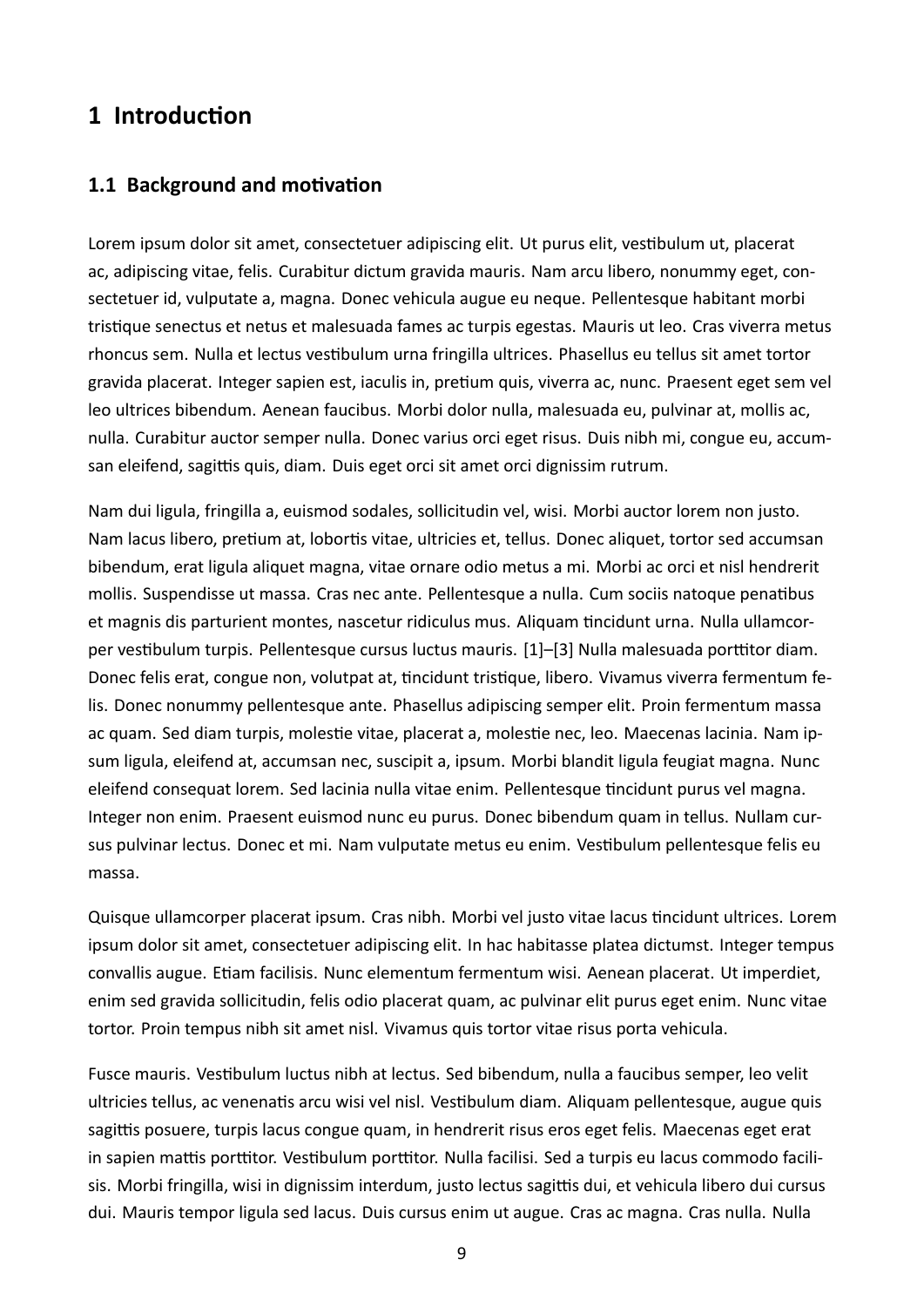<span id="page-9-2"></span>

|                    |               | Number / %        | Duration / % |                                 |  |  |  |  |  |
|--------------------|---------------|-------------------|--------------|---------------------------------|--|--|--|--|--|
| Participant        | Prime dresses | Non-prime dresses |              | Prime dresses Non-prime dresses |  |  |  |  |  |
| 1                  | 33.33         | 33.91             | 20.83        | 18.42                           |  |  |  |  |  |
| 2                  | 13.04         | 17.50             | 04.93        | 07.62                           |  |  |  |  |  |
| 3                  | 22.73         | 20.10             | 13.00        | 08.20                           |  |  |  |  |  |
| 4                  | 31.34         | 21.88             | 10.57        | 11.09                           |  |  |  |  |  |
| 5                  | 08.47         | 19.32             | 03.04        | 09.73                           |  |  |  |  |  |
| Mean               | 16.4          | 16.5              | 07.8         | 07.5                            |  |  |  |  |  |
| Standard deviation | 09.7          | 06.6              | 05.4         | 03.3                            |  |  |  |  |  |

**Table 1.** Example table.

egestas. Curabitur a leo. Quisque egestas wisi eget nunc. Nam feugiat lacus vel est. Curabitur consectetuer.

### <span id="page-9-0"></span>**1.2 Aims and objectives**

Suspendisse vel felis. Ut lorem lorem, interdum eu, tincidunt sit amet, laoreet vitae, arcu. Aenean faucibus pede eu ante. Praesent enim elit, rutrum at, molestie non, nonummy vel, nisl. Ut lectus eros, malesuada sit amet, fermentum eu, sodales cursus, magna. Donec eu purus. Quisque vehicula, urna sed ultricies auctor, pede lorem egestas dui, et convallis elit erat sed nulla. Donec luctus. Curabitur et nunc. Aliquam dolor odio, commodo pretium, ultricies non, pharetra in, velit. Integer arcu est, nonummy in, fermentum faucibus, egestas vel, odio.

Sed commodo posuere pede. Mauris ut est. Ut quis purus. Sed ac odio. Sed vehicula hendrerit sem. Duis non odio. Morbi ut dui. Sed accumsan risus eget odio. In hac habitasse platea dictumst. Pellentesque non elit. Fusce sed justo eu urna porta tincidunt. Mauris felis odio, sollicitudin sed, volutpat a, ornare ac, erat. Morbi quis dolor. Donec pellentesque, erat ac sagittis semper, nunc dui lobortis purus, quis congue purus metus ultricies tellus. Proin et quam. Class aptent taciti sociosqu ad litora torquent per conubia nostra, per inceptos hymenaeos. Praesent sapien turpis, fermentum vel, eleifend faucibus, vehicula eu, lacus.. Below is an example table. See Table [1](#page-9-2) for more details.

This is an example equation. See [\(1\)](#page-9-3) for info.

<span id="page-9-3"></span>
$$
a^2 + b^2 = c^2 \tag{1}
$$

#### <span id="page-9-1"></span>**1.3 Report structure**

Pellentesque habitant morbi tristique senectus et netus et malesuada fames ac turpis egestas. Donec odio elit, dictum in, hendrerit sit amet, egestas sed, leo. Praesent feugiat sapien aliquet odio. Integer vitae justo. Aliquam vestibulum fringilla lorem. Sed neque lectus, consectetuer at,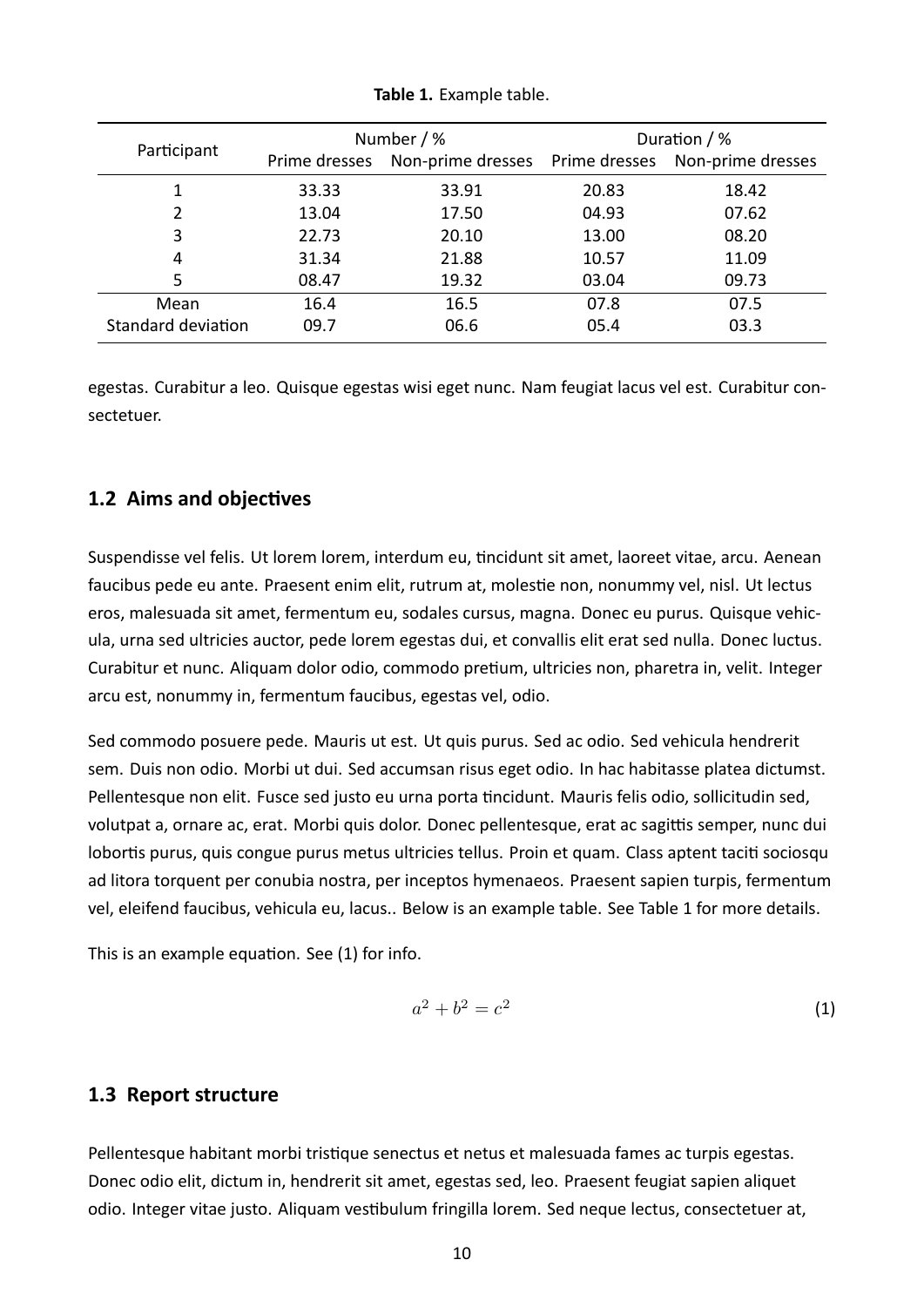consectetuer sed, eleifend ac, lectus. Nulla facilisi. Pellentesque eget lectus. Proin eu metus. Sed porttitor. In hac habitasse platea dictumst. Suspendisse eu lectus. Ut mi mi, lacinia sit amet, placerat et, mollis vitae, dui. Sed ante tellus, tristique ut, iaculis eu, malesuada ac, dui. Mauris nibh leo, facilisis non, adipiscing quis, ultrices a, dui.

### <span id="page-10-0"></span>**2 Literature review**

#### <span id="page-10-1"></span>**2.1 Introduction**

Lorem ipsum dolor sit amet, consectetuer adipiscing elit. Ut purus elit, vestibulum ut, placerat ac, adipiscing vitae, felis. Curabitur dictum gravida mauris. Nam arcu libero, nonummy eget, consectetuer id, vulputate a, magna. Donec vehicula augue eu neque. Pellentesque habitant morbi tristique senectus et netus et malesuada fames ac turpis egestas. Mauris ut leo. Cras viverra metus rhoncus sem. Nulla et lectus vestibulum urna fringilla ultrices. Phasellus eu tellus sit amet tortor gravida placerat. Integer sapien est, iaculis in, pretium quis, viverra ac, nunc. Praesent eget sem vel leo ultrices bibendum. Aenean faucibus. Morbi dolor nulla, malesuada eu, pulvinar at, mollis ac, nulla. Curabitur auctor semper nulla. Donec varius orci eget risus. Duis nibh mi, congue eu, accumsan eleifend, sagittis quis, diam. Duis eget orci sit amet orci dignissim rutrum.

#### <span id="page-10-2"></span>**2.2 Detail**

Lorem ipsum dolor sit amet, consectetuer adipiscing elit. Ut purus elit, vestibulum ut, placerat ac, adipiscing vitae, felis. Curabitur dictum gravida mauris. Nam arcu libero, nonummy eget, consectetuer id, vulputate a, magna. Donec vehicula augue eu neque. Pellentesque habitant morbi tristique senectus et netus et malesuada fames ac turpis egestas. Mauris ut leo. Cras viverra metus rhoncus sem. Nulla et lectus vestibulum urna fringilla ultrices. Phasellus eu tellus sit amet tortor gravida placerat. Integer sapien est, iaculis in, pretium quis, viverra ac, nunc. Praesent eget sem vel leo ultrices bibendum. Aenean faucibus. Morbi dolor nulla, malesuada eu, pulvinar at, mollis ac, nulla. Curabitur auctor semper nulla. Donec varius orci eget risus. Duis nibh mi, congue eu, accumsan eleifend, sagittis quis, diam. Duis eget orci sit amet orci dignissim rutrum.

Nam dui ligula, fringilla a, euismod sodales, sollicitudin vel, wisi. Morbi auctor lorem non justo. Nam lacus libero, pretium at, lobortis vitae, ultricies et, tellus. Donec aliquet, tortor sed accumsan bibendum, erat ligula aliquet magna, vitae ornare odio metus a mi. Morbi ac orci et nisl hendrerit mollis. Suspendisse ut massa. Cras nec ante. Pellentesque a nulla. Cum sociis natoque penatibus et magnis dis parturient montes, nascetur ridiculus mus. Aliquam tincidunt urna. Nulla ullamcorper vestibulum turpis. Pellentesque cursus luctus mauris. [\[1\]](#page-20-0)–[\[3\]](#page-20-1) Nulla malesuada porttitor diam.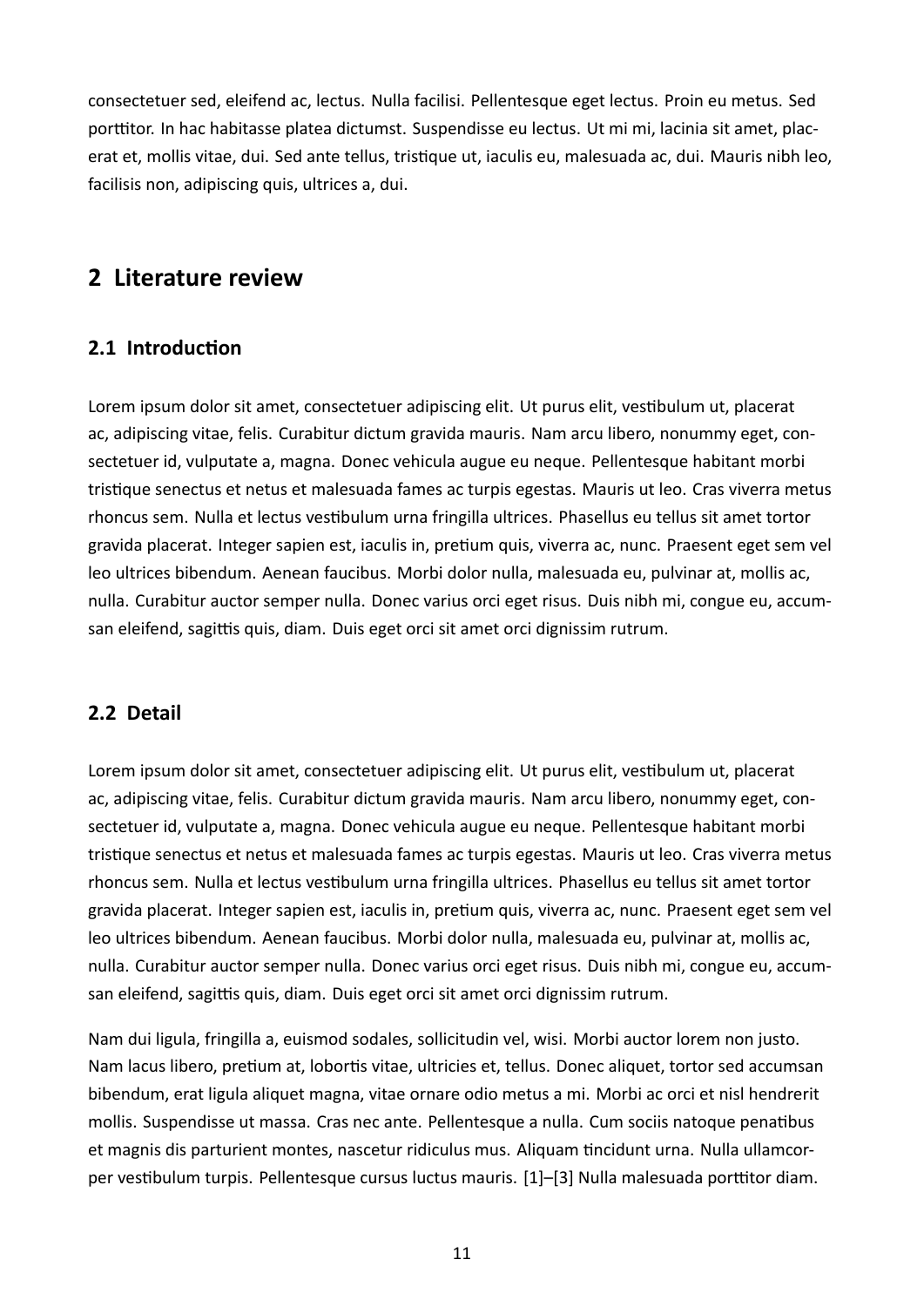

**Fig. 1.** Example figure.

<span id="page-11-1"></span>Donec felis erat, congue non, volutpat at, tincidunt tristique, libero. Vivamus viverra fermentum felis. Donec nonummy pellentesque ante. Phasellus adipiscing semper elit. Proin fermentum massa ac quam. Sed diam turpis, molestie vitae, placerat a, molestie nec, leo. Maecenas lacinia. Nam ipsum ligula, eleifend at, accumsan nec, suscipit a, ipsum. Morbi blandit ligula feugiat magna. Nunc eleifend consequat lorem. Sed lacinia nulla vitae enim. Pellentesque tincidunt purus vel magna. Integer non enim. Praesent euismod nunc eu purus. Donec bibendum quam in tellus. Nullam cursus pulvinar lectus. Donec et mi. Nam vulputate metus eu enim. Vestibulum pellentesque felis eu massa.

Quisque ullamcorper placerat ipsum. Cras nibh. Morbi vel justo vitae lacus tincidunt ultrices. Lorem ipsum dolor sit amet, consectetuer adipiscing elit. In hac habitasse platea dictumst. Integer tempus convallis augue. Etiam facilisis. Nunc elementum fermentum wisi. Aenean placerat. Ut imperdiet, enim sed gravida sollicitudin, felis odio placerat quam, ac pulvinar elit purus eget enim. Nunc vitae tortor. Proin tempus nibh sit amet nisl. Vivamus quis tortor vitae risus porta vehicula.

Fusce mauris. Vestibulum luctus nibh at lectus. Sed bibendum, nulla a faucibus semper, leo velit ultricies tellus, ac venenatis arcu wisi vel nisl. Vestibulum diam. Aliquam pellentesque, augue quis sagittis posuere, turpis lacus congue quam, in hendrerit risus eros eget felis. Maecenas eget erat in sapien mattis porttitor. Vestibulum porttitor. Nulla facilisi. Sed a turpis eu lacus commodo facilisis. Morbi fringilla, wisi in dignissim interdum, justo lectus sagittis dui, et vehicula libero dui cursus dui. Mauris tempor ligula sed lacus. Duis cursus enim ut augue. Cras ac magna. Cras nulla. Nulla egestas. Curabitur a leo. Quisque egestas wisi eget nunc. Nam feugiat lacus vel est. Curabitur consectetuer. This is an example figure. See Fig. [1](#page-11-1) for more details.

### <span id="page-11-0"></span>**2.3 More detail**

Lorem ipsum dolor sit amet, consectetuer adipiscing elit. Ut purus elit, vestibulum ut, placerat ac, adipiscing vitae, felis. Curabitur dictum gravida mauris. Nam arcu libero, nonummy eget, consectetuer id, vulputate a, magna. Donec vehicula augue eu neque. Pellentesque habitant morbi tristique senectus et netus et malesuada fames ac turpis egestas. Mauris ut leo. Cras viverra metus rhoncus sem. Nulla et lectus vestibulum urna fringilla ultrices. Phasellus eu tellus sit amet tortor gravida placerat. Integer sapien est, iaculis in, pretium quis, viverra ac, nunc. Praesent eget sem vel leo ultrices bibendum. Aenean faucibus. Morbi dolor nulla, malesuada eu, pulvinar at, mollis ac, nulla. Curabitur auctor semper nulla. Donec varius orci eget risus. Duis nibh mi, congue eu, accumsan eleifend, sagittis quis, diam. Duis eget orci sit amet orci dignissim rutrum.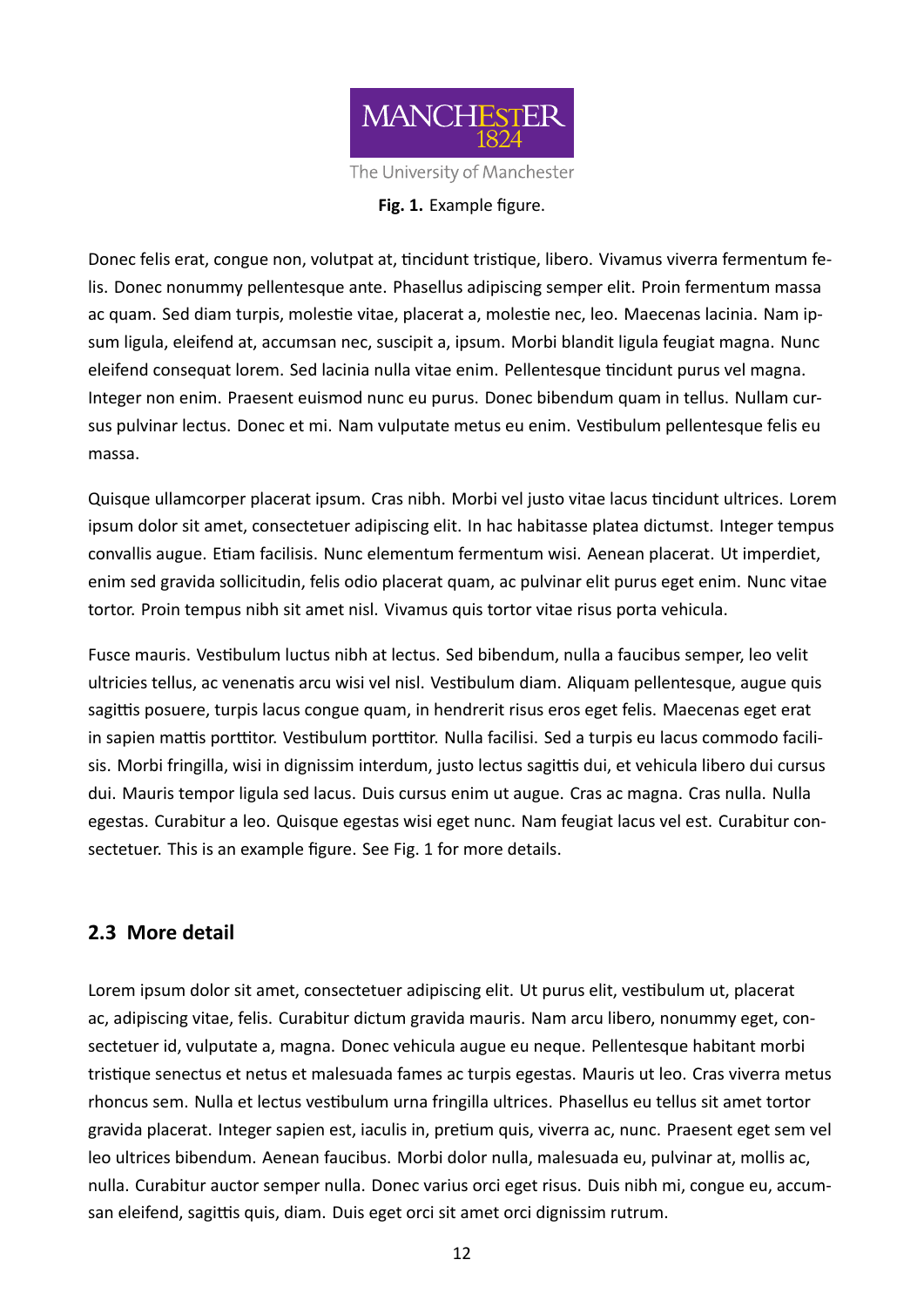Nam dui ligula, fringilla a, euismod sodales, sollicitudin vel, wisi. Morbi auctor lorem non justo. Nam lacus libero, pretium at, lobortis vitae, ultricies et, tellus. Donec aliquet, tortor sed accumsan bibendum, erat ligula aliquet magna, vitae ornare odio metus a mi. Morbi ac orci et nisl hendrerit mollis. Suspendisse ut massa. Cras nec ante. Pellentesque a nulla. Cum sociis natoque penatibus et magnis dis parturient montes, nascetur ridiculus mus. Aliquam tincidunt urna. Nulla ullamcorper vestibulum turpis. Pellentesque cursus luctus mauris. [\[1\]](#page-20-0)–[\[3\]](#page-20-1) Nulla malesuada porttitor diam. Donec felis erat, congue non, volutpat at, tincidunt tristique, libero. Vivamus viverra fermentum felis. Donec nonummy pellentesque ante. Phasellus adipiscing semper elit. Proin fermentum massa ac quam. Sed diam turpis, molestie vitae, placerat a, molestie nec, leo. Maecenas lacinia. Nam ipsum ligula, eleifend at, accumsan nec, suscipit a, ipsum. Morbi blandit ligula feugiat magna. Nunc eleifend consequat lorem. Sed lacinia nulla vitae enim. Pellentesque tincidunt purus vel magna. Integer non enim. Praesent euismod nunc eu purus. Donec bibendum quam in tellus. Nullam cursus pulvinar lectus. Donec et mi. Nam vulputate metus eu enim. Vestibulum pellentesque felis eu massa.

Quisque ullamcorper placerat ipsum. Cras nibh. Morbi vel justo vitae lacus tincidunt ultrices. Lorem ipsum dolor sit amet, consectetuer adipiscing elit. In hac habitasse platea dictumst. Integer tempus convallis augue. Etiam facilisis. Nunc elementum fermentum wisi. Aenean placerat. Ut imperdiet, enim sed gravida sollicitudin, felis odio placerat quam, ac pulvinar elit purus eget enim. Nunc vitae tortor. Proin tempus nibh sit amet nisl. Vivamus quis tortor vitae risus porta vehicula.

Fusce mauris. Vestibulum luctus nibh at lectus. Sed bibendum, nulla a faucibus semper, leo velit ultricies tellus, ac venenatis arcu wisi vel nisl. Vestibulum diam. Aliquam pellentesque, augue quis sagittis posuere, turpis lacus congue quam, in hendrerit risus eros eget felis. Maecenas eget erat in sapien mattis porttitor. Vestibulum porttitor. Nulla facilisi. Sed a turpis eu lacus commodo facilisis. Morbi fringilla, wisi in dignissim interdum, justo lectus sagittis dui, et vehicula libero dui cursus dui. Mauris tempor ligula sed lacus. Duis cursus enim ut augue. Cras ac magna. Cras nulla. Nulla egestas. Curabitur a leo. Quisque egestas wisi eget nunc. Nam feugiat lacus vel est. Curabitur consectetuer.

#### <span id="page-12-0"></span>**2.4 Summary**

Lorem ipsum dolor sit amet, consectetuer adipiscing elit. Ut purus elit, vestibulum ut, placerat ac, adipiscing vitae, felis. Curabitur dictum gravida mauris. Nam arcu libero, nonummy eget, consectetuer id, vulputate a, magna. Donec vehicula augue eu neque. Pellentesque habitant morbi tristique senectus et netus et malesuada fames ac turpis egestas. Mauris ut leo. Cras viverra metus rhoncus sem. Nulla et lectus vestibulum urna fringilla ultrices. Phasellus eu tellus sit amet tortor gravida placerat. Integer sapien est, iaculis in, pretium quis, viverra ac, nunc. Praesent eget sem vel leo ultrices bibendum. Aenean faucibus. Morbi dolor nulla, malesuada eu, pulvinar at, mollis ac, nulla. Curabitur auctor semper nulla. Donec varius orci eget risus. Duis nibh mi, congue eu, accum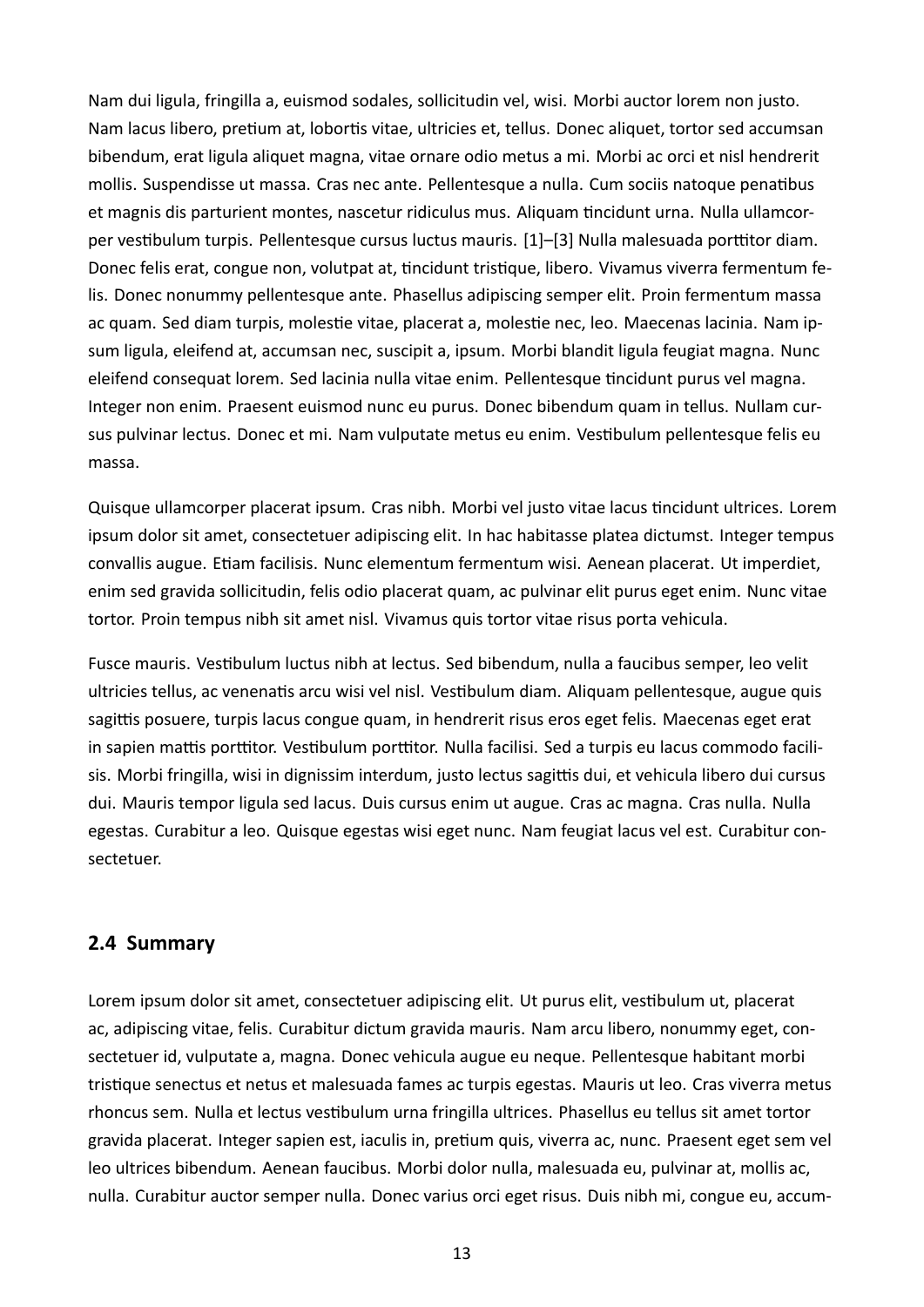<span id="page-13-0"></span>san eleifend, sagittis quis, diam. Duis eget orci sit amet orci dignissim rutrum.

### **3 Methods**

#### <span id="page-13-1"></span>**3.1 Introduction**

Lorem ipsum dolor sit amet, consectetuer adipiscing elit. Ut purus elit, vestibulum ut, placerat ac, adipiscing vitae, felis. Curabitur dictum gravida mauris. Nam arcu libero, nonummy eget, consectetuer id, vulputate a, magna. Donec vehicula augue eu neque. Pellentesque habitant morbi tristique senectus et netus et malesuada fames ac turpis egestas. Mauris ut leo. Cras viverra metus rhoncus sem. Nulla et lectus vestibulum urna fringilla ultrices. Phasellus eu tellus sit amet tortor gravida placerat. Integer sapien est, iaculis in, pretium quis, viverra ac, nunc. Praesent eget sem vel leo ultrices bibendum. Aenean faucibus. Morbi dolor nulla, malesuada eu, pulvinar at, mollis ac, nulla. Curabitur auctor semper nulla. Donec varius orci eget risus. Duis nibh mi, congue eu, accumsan eleifend, sagittis quis, diam. Duis eget orci sit amet orci dignissim rutrum.

#### <span id="page-13-2"></span>**3.2 Detail**

Lorem ipsum dolor sit amet, consectetuer adipiscing elit. Ut purus elit, vestibulum ut, placerat ac, adipiscing vitae, felis. Curabitur dictum gravida mauris. Nam arcu libero, nonummy eget, consectetuer id, vulputate a, magna. Donec vehicula augue eu neque. Pellentesque habitant morbi tristique senectus et netus et malesuada fames ac turpis egestas. Mauris ut leo. Cras viverra metus rhoncus sem. Nulla et lectus vestibulum urna fringilla ultrices. Phasellus eu tellus sit amet tortor gravida placerat. Integer sapien est, iaculis in, pretium quis, viverra ac, nunc. Praesent eget sem vel leo ultrices bibendum. Aenean faucibus. Morbi dolor nulla, malesuada eu, pulvinar at, mollis ac, nulla. Curabitur auctor semper nulla. Donec varius orci eget risus. Duis nibh mi, congue eu, accumsan eleifend, sagittis quis, diam. Duis eget orci sit amet orci dignissim rutrum.

Nam dui ligula, fringilla a, euismod sodales, sollicitudin vel, wisi. Morbi auctor lorem non justo. Nam lacus libero, pretium at, lobortis vitae, ultricies et, tellus. Donec aliquet, tortor sed accumsan bibendum, erat ligula aliquet magna, vitae ornare odio metus a mi. Morbi ac orci et nisl hendrerit mollis. Suspendisse ut massa. Cras nec ante. Pellentesque a nulla. Cum sociis natoque penatibus et magnis dis parturient montes, nascetur ridiculus mus. Aliquam tincidunt urna. Nulla ullamcorper vestibulum turpis. Pellentesque cursus luctus mauris. [\[1\]](#page-20-0)–[\[3\]](#page-20-1) Nulla malesuada porttitor diam. Donec felis erat, congue non, volutpat at, tincidunt tristique, libero. Vivamus viverra fermentum felis. Donec nonummy pellentesque ante. Phasellus adipiscing semper elit. Proin fermentum massa ac quam. Sed diam turpis, molestie vitae, placerat a, molestie nec, leo. Maecenas lacinia. Nam ipsum ligula, eleifend at, accumsan nec, suscipit a, ipsum. Morbi blandit ligula feugiat magna. Nunc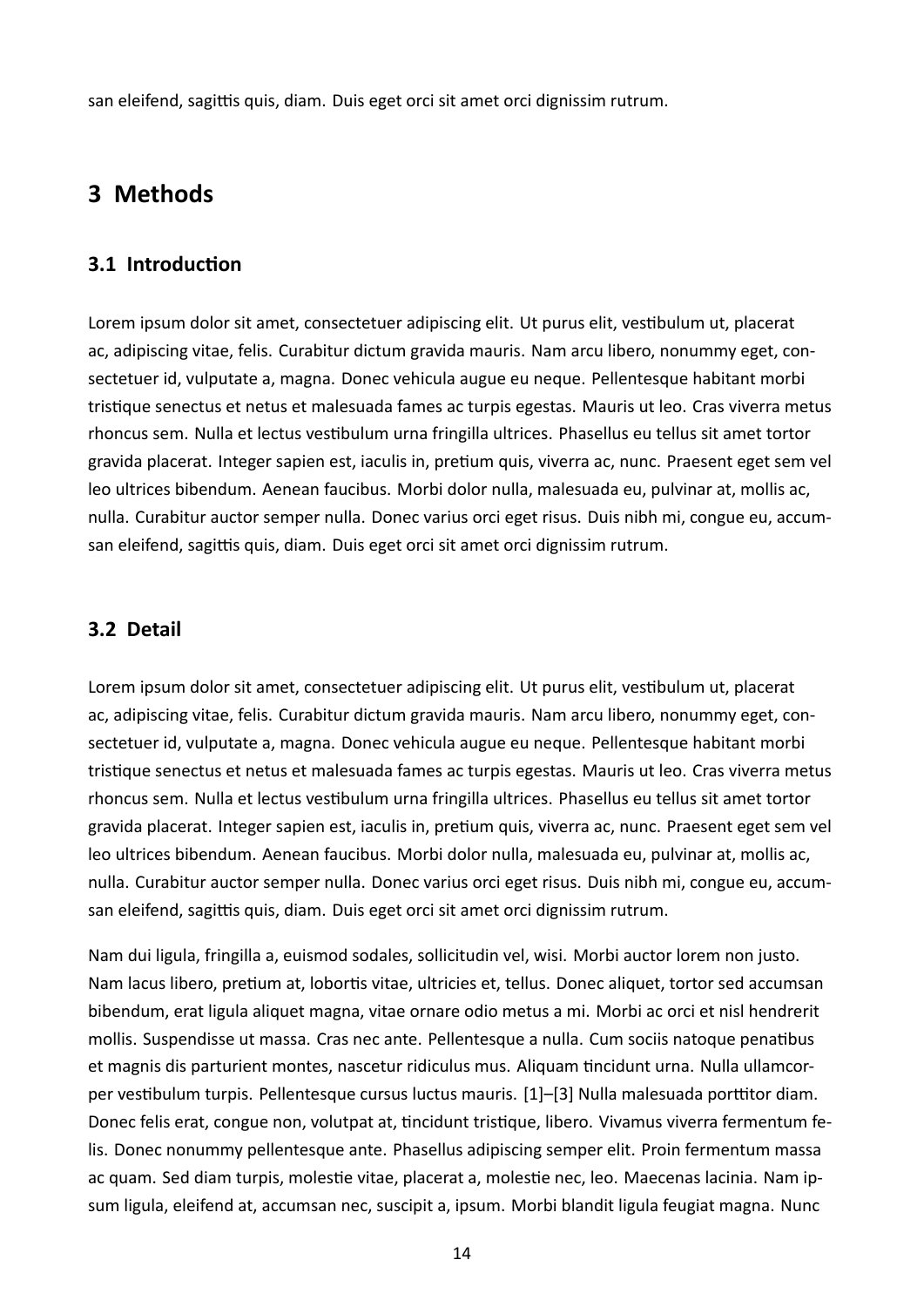eleifend consequat lorem. Sed lacinia nulla vitae enim. Pellentesque tincidunt purus vel magna. Integer non enim. Praesent euismod nunc eu purus. Donec bibendum quam in tellus. Nullam cursus pulvinar lectus. Donec et mi. Nam vulputate metus eu enim. Vestibulum pellentesque felis eu massa.

Quisque ullamcorper placerat ipsum. Cras nibh. Morbi vel justo vitae lacus tincidunt ultrices. Lorem ipsum dolor sit amet, consectetuer adipiscing elit. In hac habitasse platea dictumst. Integer tempus convallis augue. Etiam facilisis. Nunc elementum fermentum wisi. Aenean placerat. Ut imperdiet, enim sed gravida sollicitudin, felis odio placerat quam, ac pulvinar elit purus eget enim. Nunc vitae tortor. Proin tempus nibh sit amet nisl. Vivamus quis tortor vitae risus porta vehicula.

Fusce mauris. Vestibulum luctus nibh at lectus. Sed bibendum, nulla a faucibus semper, leo velit ultricies tellus, ac venenatis arcu wisi vel nisl. Vestibulum diam. Aliquam pellentesque, augue quis sagittis posuere, turpis lacus congue quam, in hendrerit risus eros eget felis. Maecenas eget erat in sapien mattis porttitor. Vestibulum porttitor. Nulla facilisi. Sed a turpis eu lacus commodo facilisis. Morbi fringilla, wisi in dignissim interdum, justo lectus sagittis dui, et vehicula libero dui cursus dui. Mauris tempor ligula sed lacus. Duis cursus enim ut augue. Cras ac magna. Cras nulla. Nulla egestas. Curabitur a leo. Quisque egestas wisi eget nunc. Nam feugiat lacus vel est. Curabitur consectetuer.

### <span id="page-14-0"></span>**3.3 More detail**

Lorem ipsum dolor sit amet, consectetuer adipiscing elit. Ut purus elit, vestibulum ut, placerat ac, adipiscing vitae, felis. Curabitur dictum gravida mauris. Nam arcu libero, nonummy eget, consectetuer id, vulputate a, magna. Donec vehicula augue eu neque. Pellentesque habitant morbi tristique senectus et netus et malesuada fames ac turpis egestas. Mauris ut leo. Cras viverra metus rhoncus sem. Nulla et lectus vestibulum urna fringilla ultrices. Phasellus eu tellus sit amet tortor gravida placerat. Integer sapien est, iaculis in, pretium quis, viverra ac, nunc. Praesent eget sem vel leo ultrices bibendum. Aenean faucibus. Morbi dolor nulla, malesuada eu, pulvinar at, mollis ac, nulla. Curabitur auctor semper nulla. Donec varius orci eget risus. Duis nibh mi, congue eu, accumsan eleifend, sagittis quis, diam. Duis eget orci sit amet orci dignissim rutrum.

Nam dui ligula, fringilla a, euismod sodales, sollicitudin vel, wisi. Morbi auctor lorem non justo. Nam lacus libero, pretium at, lobortis vitae, ultricies et, tellus. Donec aliquet, tortor sed accumsan bibendum, erat ligula aliquet magna, vitae ornare odio metus a mi. Morbi ac orci et nisl hendrerit mollis. Suspendisse ut massa. Cras nec ante. Pellentesque a nulla. Cum sociis natoque penatibus et magnis dis parturient montes, nascetur ridiculus mus. Aliquam tincidunt urna. Nulla ullamcorper vestibulum turpis. Pellentesque cursus luctus mauris. [\[1\]](#page-20-0)–[\[3\]](#page-20-1) Nulla malesuada porttitor diam. Donec felis erat, congue non, volutpat at, tincidunt tristique, libero. Vivamus viverra fermentum felis. Donec nonummy pellentesque ante. Phasellus adipiscing semper elit. Proin fermentum massa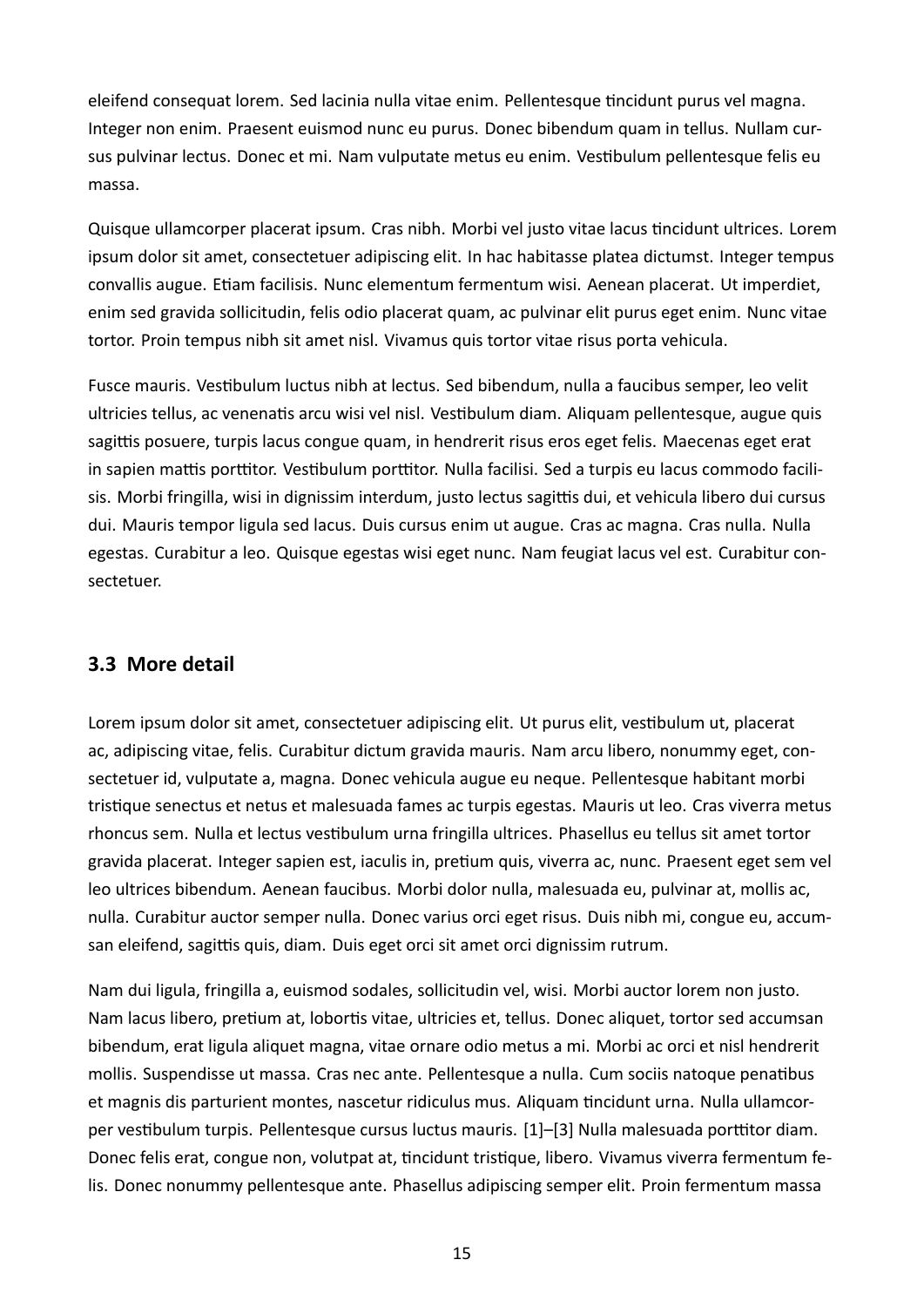ac quam. Sed diam turpis, molestie vitae, placerat a, molestie nec, leo. Maecenas lacinia. Nam ipsum ligula, eleifend at, accumsan nec, suscipit a, ipsum. Morbi blandit ligula feugiat magna. Nunc eleifend consequat lorem. Sed lacinia nulla vitae enim. Pellentesque tincidunt purus vel magna. Integer non enim. Praesent euismod nunc eu purus. Donec bibendum quam in tellus. Nullam cursus pulvinar lectus. Donec et mi. Nam vulputate metus eu enim. Vestibulum pellentesque felis eu massa.

Quisque ullamcorper placerat ipsum. Cras nibh. Morbi vel justo vitae lacus tincidunt ultrices. Lorem ipsum dolor sit amet, consectetuer adipiscing elit. In hac habitasse platea dictumst. Integer tempus convallis augue. Etiam facilisis. Nunc elementum fermentum wisi. Aenean placerat. Ut imperdiet, enim sed gravida sollicitudin, felis odio placerat quam, ac pulvinar elit purus eget enim. Nunc vitae tortor. Proin tempus nibh sit amet nisl. Vivamus quis tortor vitae risus porta vehicula.

Fusce mauris. Vestibulum luctus nibh at lectus. Sed bibendum, nulla a faucibus semper, leo velit ultricies tellus, ac venenatis arcu wisi vel nisl. Vestibulum diam. Aliquam pellentesque, augue quis sagittis posuere, turpis lacus congue quam, in hendrerit risus eros eget felis. Maecenas eget erat in sapien mattis porttitor. Vestibulum porttitor. Nulla facilisi. Sed a turpis eu lacus commodo facilisis. Morbi fringilla, wisi in dignissim interdum, justo lectus sagittis dui, et vehicula libero dui cursus dui. Mauris tempor ligula sed lacus. Duis cursus enim ut augue. Cras ac magna. Cras nulla. Nulla egestas. Curabitur a leo. Quisque egestas wisi eget nunc. Nam feugiat lacus vel est. Curabitur consectetuer.

#### <span id="page-15-0"></span>**3.4 Summary**

Lorem ipsum dolor sit amet, consectetuer adipiscing elit. Ut purus elit, vestibulum ut, placerat ac, adipiscing vitae, felis. Curabitur dictum gravida mauris. Nam arcu libero, nonummy eget, consectetuer id, vulputate a, magna. Donec vehicula augue eu neque. Pellentesque habitant morbi tristique senectus et netus et malesuada fames ac turpis egestas. Mauris ut leo. Cras viverra metus rhoncus sem. Nulla et lectus vestibulum urna fringilla ultrices. Phasellus eu tellus sit amet tortor gravida placerat. Integer sapien est, iaculis in, pretium quis, viverra ac, nunc. Praesent eget sem vel leo ultrices bibendum. Aenean faucibus. Morbi dolor nulla, malesuada eu, pulvinar at, mollis ac, nulla. Curabitur auctor semper nulla. Donec varius orci eget risus. Duis nibh mi, congue eu, accumsan eleifend, sagittis quis, diam. Duis eget orci sit amet orci dignissim rutrum.

### <span id="page-15-1"></span>**4 Results and discussion**

#### <span id="page-15-2"></span>**4.1 Introduction**

Lorem ipsum dolor sit amet, consectetuer adipiscing elit. Ut purus elit, vestibulum ut, placerat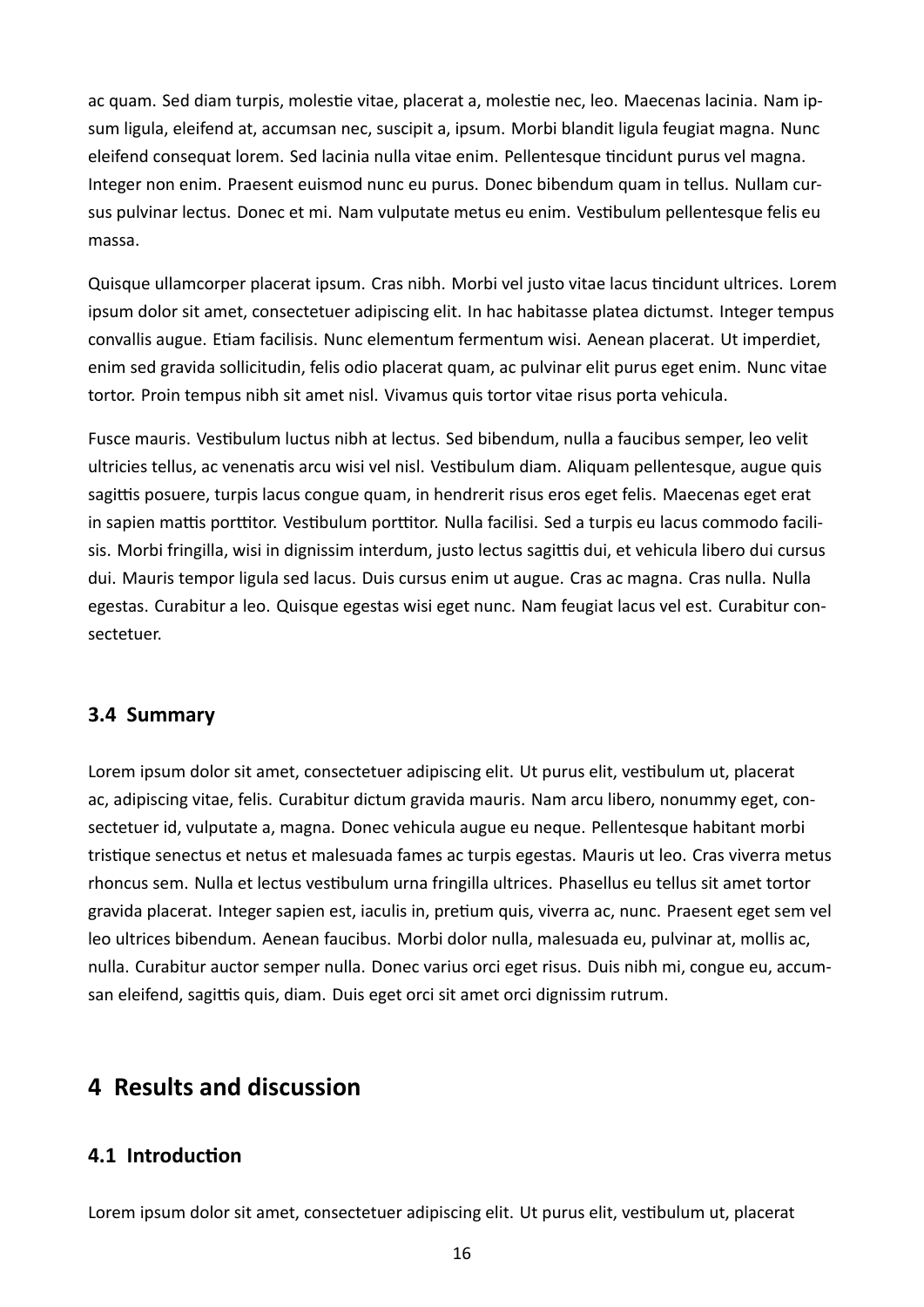ac, adipiscing vitae, felis. Curabitur dictum gravida mauris. Nam arcu libero, nonummy eget, consectetuer id, vulputate a, magna. Donec vehicula augue eu neque. Pellentesque habitant morbi tristique senectus et netus et malesuada fames ac turpis egestas. Mauris ut leo. Cras viverra metus rhoncus sem. Nulla et lectus vestibulum urna fringilla ultrices. Phasellus eu tellus sit amet tortor gravida placerat. Integer sapien est, iaculis in, pretium quis, viverra ac, nunc. Praesent eget sem vel leo ultrices bibendum. Aenean faucibus. Morbi dolor nulla, malesuada eu, pulvinar at, mollis ac, nulla. Curabitur auctor semper nulla. Donec varius orci eget risus. Duis nibh mi, congue eu, accumsan eleifend, sagittis quis, diam. Duis eget orci sit amet orci dignissim rutrum.

#### <span id="page-16-0"></span>**4.2 Detail**

Lorem ipsum dolor sit amet, consectetuer adipiscing elit. Ut purus elit, vestibulum ut, placerat ac, adipiscing vitae, felis. Curabitur dictum gravida mauris. Nam arcu libero, nonummy eget, consectetuer id, vulputate a, magna. Donec vehicula augue eu neque. Pellentesque habitant morbi tristique senectus et netus et malesuada fames ac turpis egestas. Mauris ut leo. Cras viverra metus rhoncus sem. Nulla et lectus vestibulum urna fringilla ultrices. Phasellus eu tellus sit amet tortor gravida placerat. Integer sapien est, iaculis in, pretium quis, viverra ac, nunc. Praesent eget sem vel leo ultrices bibendum. Aenean faucibus. Morbi dolor nulla, malesuada eu, pulvinar at, mollis ac, nulla. Curabitur auctor semper nulla. Donec varius orci eget risus. Duis nibh mi, congue eu, accumsan eleifend, sagittis quis, diam. Duis eget orci sit amet orci dignissim rutrum.

Nam dui ligula, fringilla a, euismod sodales, sollicitudin vel, wisi. Morbi auctor lorem non justo. Nam lacus libero, pretium at, lobortis vitae, ultricies et, tellus. Donec aliquet, tortor sed accumsan bibendum, erat ligula aliquet magna, vitae ornare odio metus a mi. Morbi ac orci et nisl hendrerit mollis. Suspendisse ut massa. Cras nec ante. Pellentesque a nulla. Cum sociis natoque penatibus et magnis dis parturient montes, nascetur ridiculus mus. Aliquam tincidunt urna. Nulla ullamcorper vestibulum turpis. Pellentesque cursus luctus mauris. [\[1\]](#page-20-0)–[\[3\]](#page-20-1) Nulla malesuada porttitor diam. Donec felis erat, congue non, volutpat at, tincidunt tristique, libero. Vivamus viverra fermentum felis. Donec nonummy pellentesque ante. Phasellus adipiscing semper elit. Proin fermentum massa ac quam. Sed diam turpis, molestie vitae, placerat a, molestie nec, leo. Maecenas lacinia. Nam ipsum ligula, eleifend at, accumsan nec, suscipit a, ipsum. Morbi blandit ligula feugiat magna. Nunc eleifend consequat lorem. Sed lacinia nulla vitae enim. Pellentesque tincidunt purus vel magna. Integer non enim. Praesent euismod nunc eu purus. Donec bibendum quam in tellus. Nullam cursus pulvinar lectus. Donec et mi. Nam vulputate metus eu enim. Vestibulum pellentesque felis eu massa.

Quisque ullamcorper placerat ipsum. Cras nibh. Morbi vel justo vitae lacus tincidunt ultrices. Lorem ipsum dolor sit amet, consectetuer adipiscing elit. In hac habitasse platea dictumst. Integer tempus convallis augue. Etiam facilisis. Nunc elementum fermentum wisi. Aenean placerat. Ut imperdiet, enim sed gravida sollicitudin, felis odio placerat quam, ac pulvinar elit purus eget enim. Nunc vitae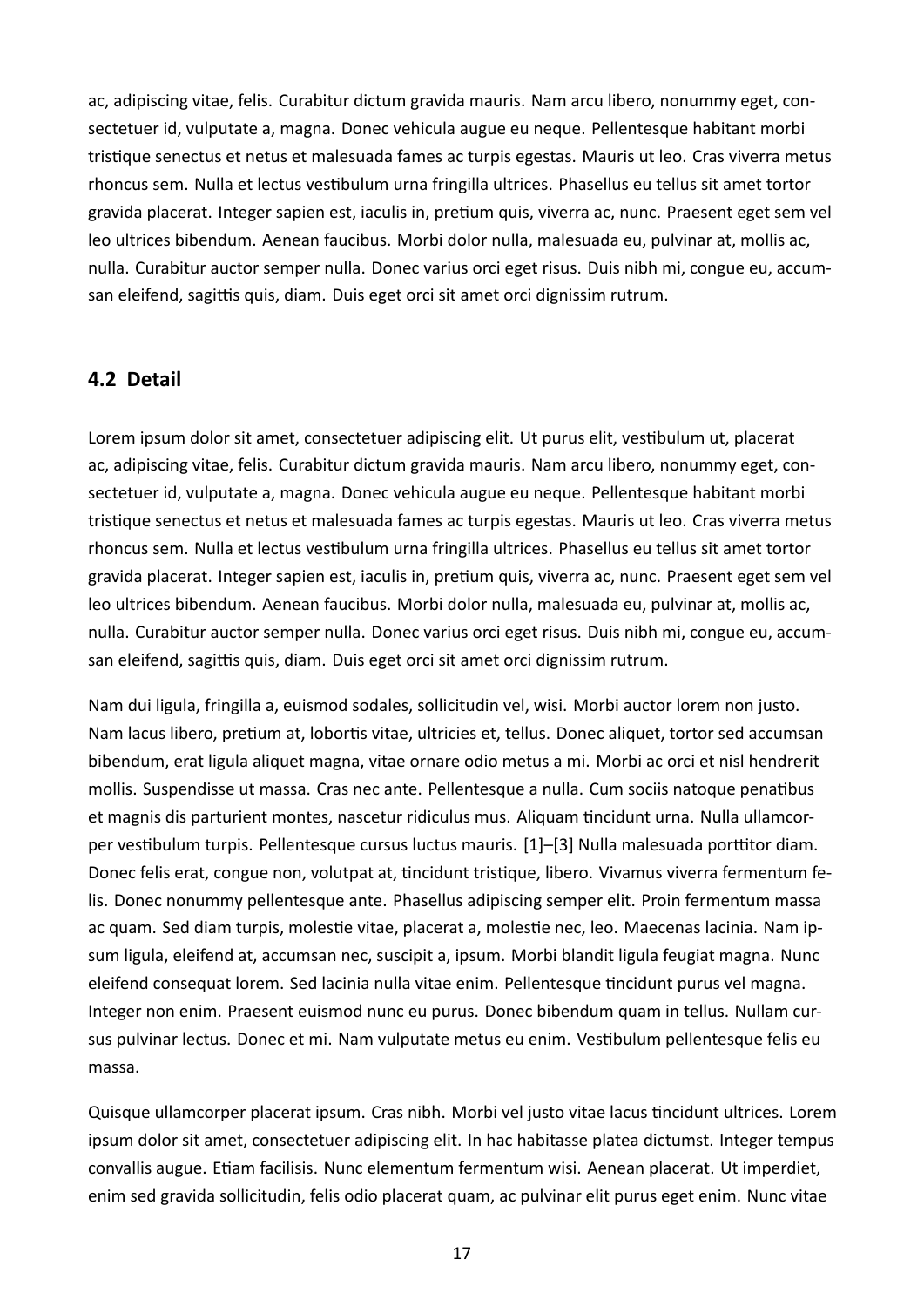tortor. Proin tempus nibh sit amet nisl. Vivamus quis tortor vitae risus porta vehicula.

Fusce mauris. Vestibulum luctus nibh at lectus. Sed bibendum, nulla a faucibus semper, leo velit ultricies tellus, ac venenatis arcu wisi vel nisl. Vestibulum diam. Aliquam pellentesque, augue quis sagittis posuere, turpis lacus congue quam, in hendrerit risus eros eget felis. Maecenas eget erat in sapien mattis porttitor. Vestibulum porttitor. Nulla facilisi. Sed a turpis eu lacus commodo facilisis. Morbi fringilla, wisi in dignissim interdum, justo lectus sagittis dui, et vehicula libero dui cursus dui. Mauris tempor ligula sed lacus. Duis cursus enim ut augue. Cras ac magna. Cras nulla. Nulla egestas. Curabitur a leo. Quisque egestas wisi eget nunc. Nam feugiat lacus vel est. Curabitur consectetuer.

#### <span id="page-17-0"></span>**4.3 More detail**

Lorem ipsum dolor sit amet, consectetuer adipiscing elit. Ut purus elit, vestibulum ut, placerat ac, adipiscing vitae, felis. Curabitur dictum gravida mauris. Nam arcu libero, nonummy eget, consectetuer id, vulputate a, magna. Donec vehicula augue eu neque. Pellentesque habitant morbi tristique senectus et netus et malesuada fames ac turpis egestas. Mauris ut leo. Cras viverra metus rhoncus sem. Nulla et lectus vestibulum urna fringilla ultrices. Phasellus eu tellus sit amet tortor gravida placerat. Integer sapien est, iaculis in, pretium quis, viverra ac, nunc. Praesent eget sem vel leo ultrices bibendum. Aenean faucibus. Morbi dolor nulla, malesuada eu, pulvinar at, mollis ac, nulla. Curabitur auctor semper nulla. Donec varius orci eget risus. Duis nibh mi, congue eu, accumsan eleifend, sagittis quis, diam. Duis eget orci sit amet orci dignissim rutrum.

Nam dui ligula, fringilla a, euismod sodales, sollicitudin vel, wisi. Morbi auctor lorem non justo. Nam lacus libero, pretium at, lobortis vitae, ultricies et, tellus. Donec aliquet, tortor sed accumsan bibendum, erat ligula aliquet magna, vitae ornare odio metus a mi. Morbi ac orci et nisl hendrerit mollis. Suspendisse ut massa. Cras nec ante. Pellentesque a nulla. Cum sociis natoque penatibus et magnis dis parturient montes, nascetur ridiculus mus. Aliquam tincidunt urna. Nulla ullamcorper vestibulum turpis. Pellentesque cursus luctus mauris. [\[1\]](#page-20-0)–[\[3\]](#page-20-1) Nulla malesuada porttitor diam. Donec felis erat, congue non, volutpat at, tincidunt tristique, libero. Vivamus viverra fermentum felis. Donec nonummy pellentesque ante. Phasellus adipiscing semper elit. Proin fermentum massa ac quam. Sed diam turpis, molestie vitae, placerat a, molestie nec, leo. Maecenas lacinia. Nam ipsum ligula, eleifend at, accumsan nec, suscipit a, ipsum. Morbi blandit ligula feugiat magna. Nunc eleifend consequat lorem. Sed lacinia nulla vitae enim. Pellentesque tincidunt purus vel magna. Integer non enim. Praesent euismod nunc eu purus. Donec bibendum quam in tellus. Nullam cursus pulvinar lectus. Donec et mi. Nam vulputate metus eu enim. Vestibulum pellentesque felis eu massa.

Quisque ullamcorper placerat ipsum. Cras nibh. Morbi vel justo vitae lacus tincidunt ultrices. Lorem ipsum dolor sit amet, consectetuer adipiscing elit. In hac habitasse platea dictumst. Integer tempus convallis augue. Etiam facilisis. Nunc elementum fermentum wisi. Aenean placerat. Ut imperdiet,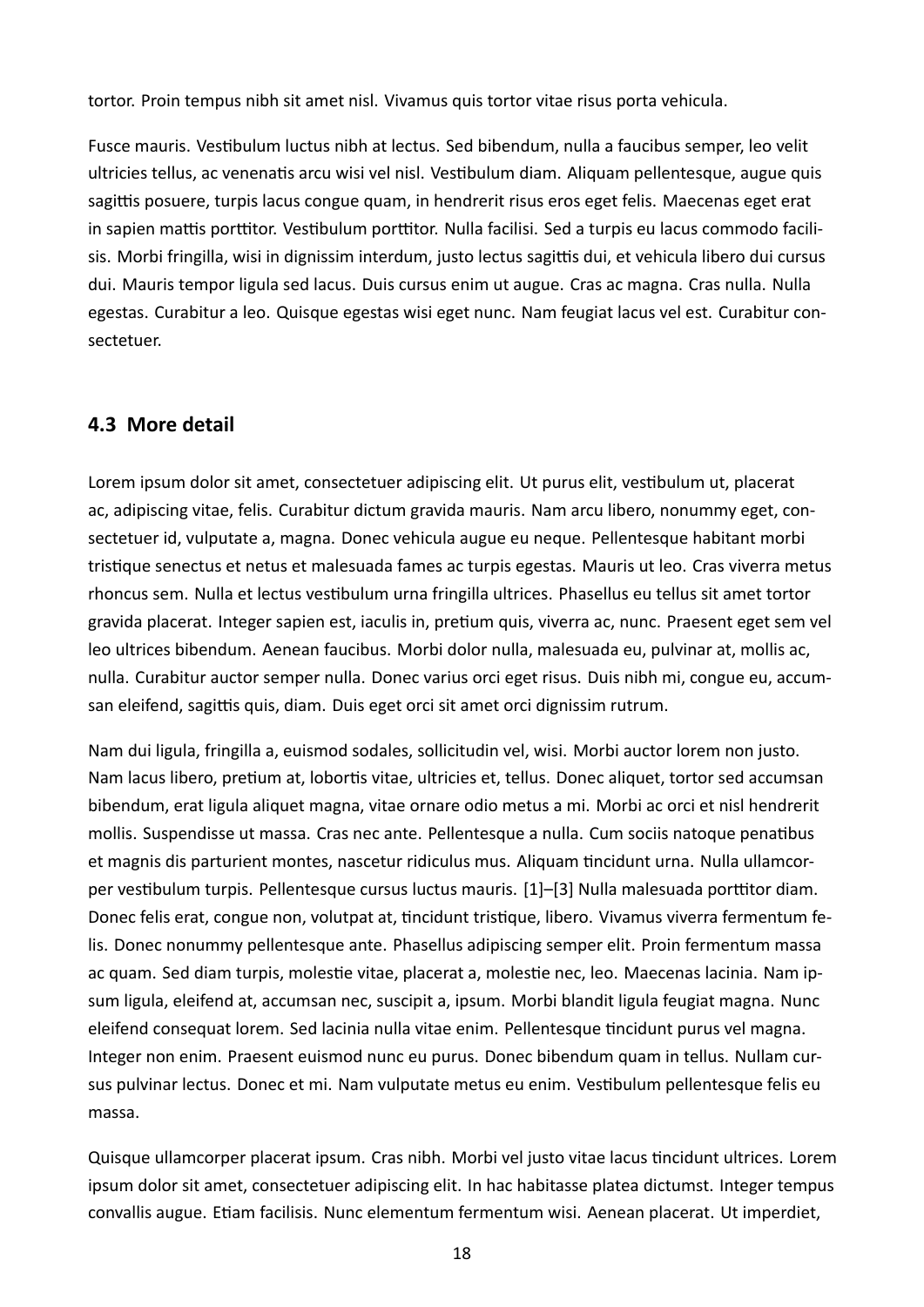enim sed gravida sollicitudin, felis odio placerat quam, ac pulvinar elit purus eget enim. Nunc vitae tortor. Proin tempus nibh sit amet nisl. Vivamus quis tortor vitae risus porta vehicula.

Fusce mauris. Vestibulum luctus nibh at lectus. Sed bibendum, nulla a faucibus semper, leo velit ultricies tellus, ac venenatis arcu wisi vel nisl. Vestibulum diam. Aliquam pellentesque, augue quis sagittis posuere, turpis lacus congue quam, in hendrerit risus eros eget felis. Maecenas eget erat in sapien mattis porttitor. Vestibulum porttitor. Nulla facilisi. Sed a turpis eu lacus commodo facilisis. Morbi fringilla, wisi in dignissim interdum, justo lectus sagittis dui, et vehicula libero dui cursus dui. Mauris tempor ligula sed lacus. Duis cursus enim ut augue. Cras ac magna. Cras nulla. Nulla egestas. Curabitur a leo. Quisque egestas wisi eget nunc. Nam feugiat lacus vel est. Curabitur consectetuer.

#### <span id="page-18-0"></span>**4.4 Summary**

Lorem ipsum dolor sit amet, consectetuer adipiscing elit. Ut purus elit, vestibulum ut, placerat ac, adipiscing vitae, felis. Curabitur dictum gravida mauris. Nam arcu libero, nonummy eget, consectetuer id, vulputate a, magna. Donec vehicula augue eu neque. Pellentesque habitant morbi tristique senectus et netus et malesuada fames ac turpis egestas. Mauris ut leo. Cras viverra metus rhoncus sem. Nulla et lectus vestibulum urna fringilla ultrices. Phasellus eu tellus sit amet tortor gravida placerat. Integer sapien est, iaculis in, pretium quis, viverra ac, nunc. Praesent eget sem vel leo ultrices bibendum. Aenean faucibus. Morbi dolor nulla, malesuada eu, pulvinar at, mollis ac, nulla. Curabitur auctor semper nulla. Donec varius orci eget risus. Duis nibh mi, congue eu, accumsan eleifend, sagittis quis, diam. Duis eget orci sit amet orci dignissim rutrum.

## <span id="page-18-1"></span>**5 Conclusions and future work**

### <span id="page-18-2"></span>**5.1 Conclusions**

Lorem ipsum dolor sit amet, consectetuer adipiscing elit. Ut purus elit, vestibulum ut, placerat ac, adipiscing vitae, felis. Curabitur dictum gravida mauris. Nam arcu libero, nonummy eget, consectetuer id, vulputate a, magna. Donec vehicula augue eu neque. Pellentesque habitant morbi tristique senectus et netus et malesuada fames ac turpis egestas. Mauris ut leo. Cras viverra metus rhoncus sem. Nulla et lectus vestibulum urna fringilla ultrices. Phasellus eu tellus sit amet tortor gravida placerat. Integer sapien est, iaculis in, pretium quis, viverra ac, nunc. Praesent eget sem vel leo ultrices bibendum. Aenean faucibus. Morbi dolor nulla, malesuada eu, pulvinar at, mollis ac, nulla. Curabitur auctor semper nulla. Donec varius orci eget risus. Duis nibh mi, congue eu, accumsan eleifend, sagittis quis, diam. Duis eget orci sit amet orci dignissim rutrum.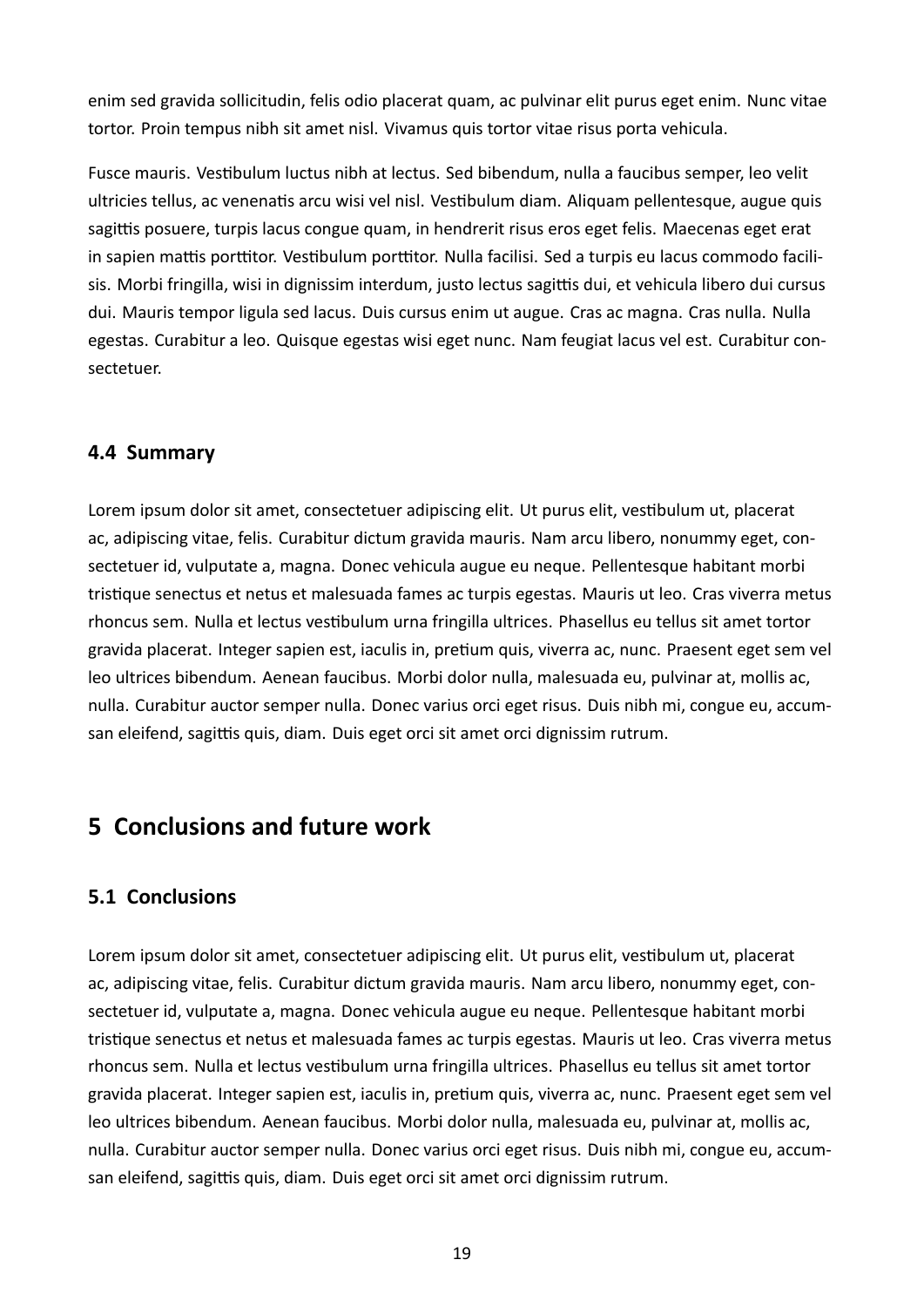#### <span id="page-19-0"></span>**5.2 Future work**

Lorem ipsum dolor sit amet, consectetuer adipiscing elit. Ut purus elit, vestibulum ut, placerat ac, adipiscing vitae, felis. Curabitur dictum gravida mauris. Nam arcu libero, nonummy eget, consectetuer id, vulputate a, magna. Donec vehicula augue eu neque. Pellentesque habitant morbi tristique senectus et netus et malesuada fames ac turpis egestas. Mauris ut leo. Cras viverra metus rhoncus sem. Nulla et lectus vestibulum urna fringilla ultrices. Phasellus eu tellus sit amet tortor gravida placerat. Integer sapien est, iaculis in, pretium quis, viverra ac, nunc. Praesent eget sem vel leo ultrices bibendum. Aenean faucibus. Morbi dolor nulla, malesuada eu, pulvinar at, mollis ac, nulla. Curabitur auctor semper nulla. Donec varius orci eget risus. Duis nibh mi, congue eu, accumsan eleifend, sagittis quis, diam. Duis eget orci sit amet orci dignissim rutrum.

Nam dui ligula, fringilla a, euismod sodales, sollicitudin vel, wisi. Morbi auctor lorem non justo. Nam lacus libero, pretium at, lobortis vitae, ultricies et, tellus. Donec aliquet, tortor sed accumsan bibendum, erat ligula aliquet magna, vitae ornare odio metus a mi. Morbi ac orci et nisl hendrerit mollis. Suspendisse ut massa. Cras nec ante. Pellentesque a nulla. Cum sociis natoque penatibus et magnis dis parturient montes, nascetur ridiculus mus. Aliquam tincidunt urna. Nulla ullamcorper vestibulum turpis. Pellentesque cursus luctus mauris. [\[1\]](#page-20-0)–[\[3\]](#page-20-1) Nulla malesuada porttitor diam. Donec felis erat, congue non, volutpat at, tincidunt tristique, libero. Vivamus viverra fermentum felis. Donec nonummy pellentesque ante. Phasellus adipiscing semper elit. Proin fermentum massa ac quam. Sed diam turpis, molestie vitae, placerat a, molestie nec, leo. Maecenas lacinia. Nam ipsum ligula, eleifend at, accumsan nec, suscipit a, ipsum. Morbi blandit ligula feugiat magna. Nunc eleifend consequat lorem. Sed lacinia nulla vitae enim. Pellentesque tincidunt purus vel magna. Integer non enim. Praesent euismod nunc eu purus. Donec bibendum quam in tellus. Nullam cursus pulvinar lectus. Donec et mi. Nam vulputate metus eu enim. Vestibulum pellentesque felis eu massa.

Quisque ullamcorper placerat ipsum. Cras nibh. Morbi vel justo vitae lacus tincidunt ultrices. Lorem ipsum dolor sit amet, consectetuer adipiscing elit. In hac habitasse platea dictumst. Integer tempus convallis augue. Etiam facilisis. Nunc elementum fermentum wisi. Aenean placerat. Ut imperdiet, enim sed gravida sollicitudin, felis odio placerat quam, ac pulvinar elit purus eget enim. Nunc vitae tortor. Proin tempus nibh sit amet nisl. Vivamus quis tortor vitae risus porta vehicula.

Fusce mauris. Vestibulum luctus nibh at lectus. Sed bibendum, nulla a faucibus semper, leo velit ultricies tellus, ac venenatis arcu wisi vel nisl. Vestibulum diam. Aliquam pellentesque, augue quis sagittis posuere, turpis lacus congue quam, in hendrerit risus eros eget felis. Maecenas eget erat in sapien mattis porttitor. Vestibulum porttitor. Nulla facilisi. Sed a turpis eu lacus commodo facilisis. Morbi fringilla, wisi in dignissim interdum, justo lectus sagittis dui, et vehicula libero dui cursus dui. Mauris tempor ligula sed lacus. Duis cursus enim ut augue. Cras ac magna. Cras nulla. Nulla egestas. Curabitur a leo. Quisque egestas wisi eget nunc. Nam feugiat lacus vel est. Curabitur consectetuer.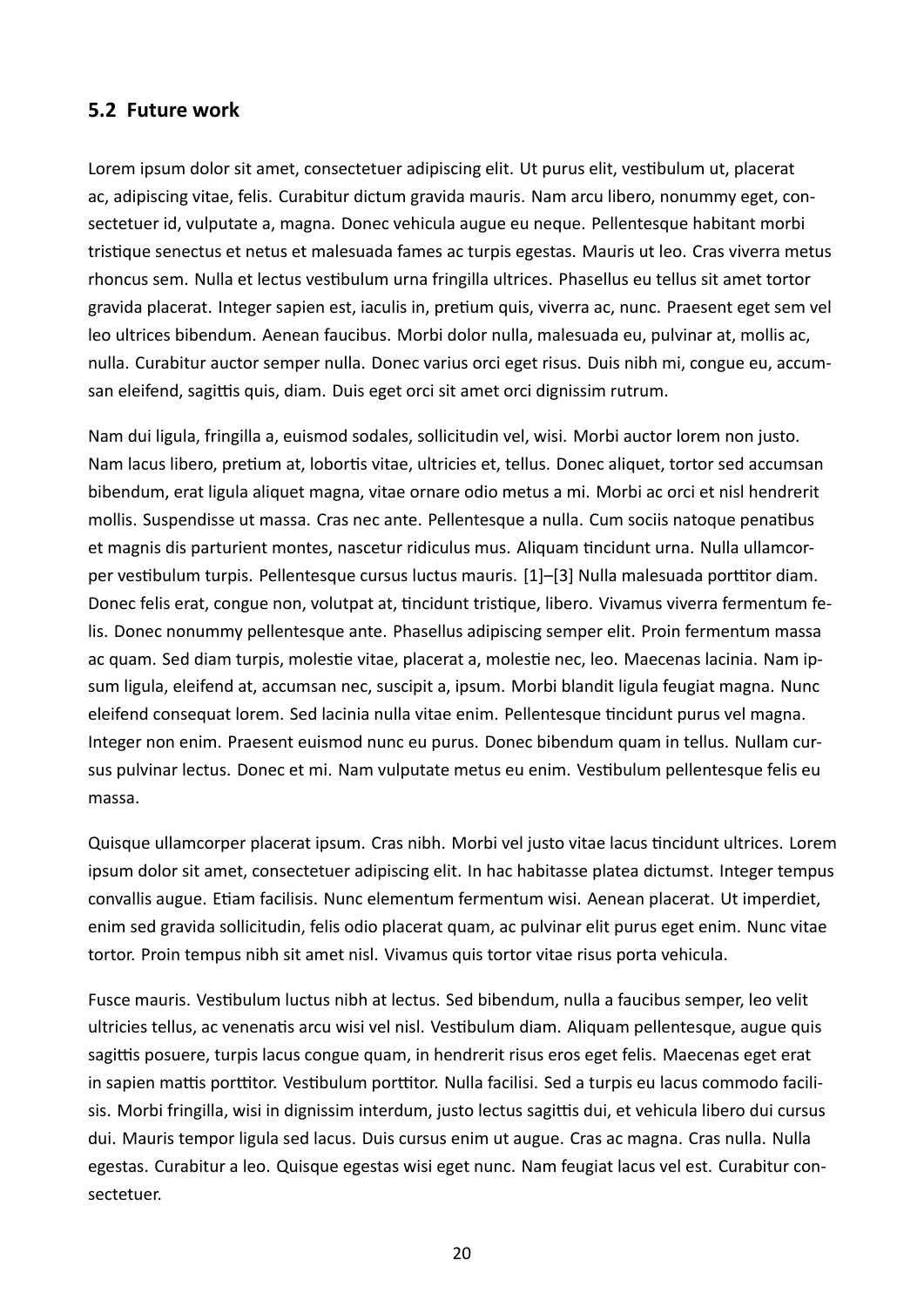## **References**

- <span id="page-20-0"></span>[1] A. J. Casson, E. Luna, and E. Rodriguez-Villegas, "Performance metrics for the accurate characterisation of interictal spike detection algorithms," *J. Neurosci. Meth.*, vol. 177, no. 2, pp. 479–487, 2009.
- [2] A. J. Casson and E. Rodriguez-Villegas, "Toward online data reduction for portable electroencephalography systems in epilepsy," *IEEE T. Biomed. Eng.*, vol. 56, no. 12, pp. 2816–2825, 2009.
- <span id="page-20-1"></span>[3] A. J. Casson, D. C. Yates, S. J. Smith, J. S. Duncan, and E. Rodriguez-Villegas, "Wearable electroencephalography," *IEEE Eng. Biol. Med. Mag.*, vol. 29, no. 3, pp. 44–56, 2010.